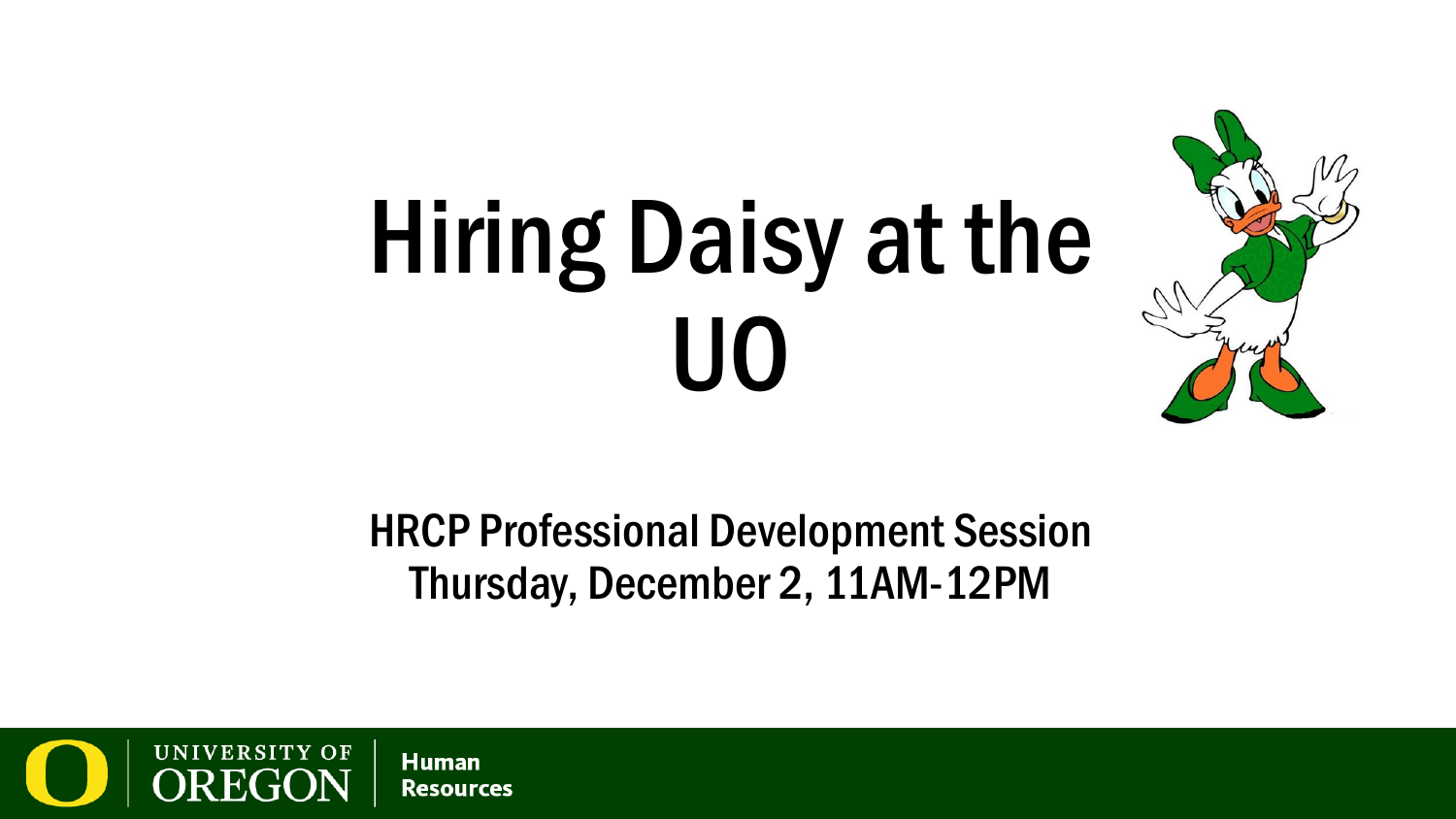## Thank You!

Tracy Bars, Special Asst. to the VP/HR Partner, Division of Equity & Inclusion

Taylor Fowler, Mgr., Employee Development and Engagement, University Advancement

Brittany Jayne, Employee & Labor Relations Specialist, University Human **Resources** 

Sheila Keen, Department Manager, Psychology, College of Arts and Sciences

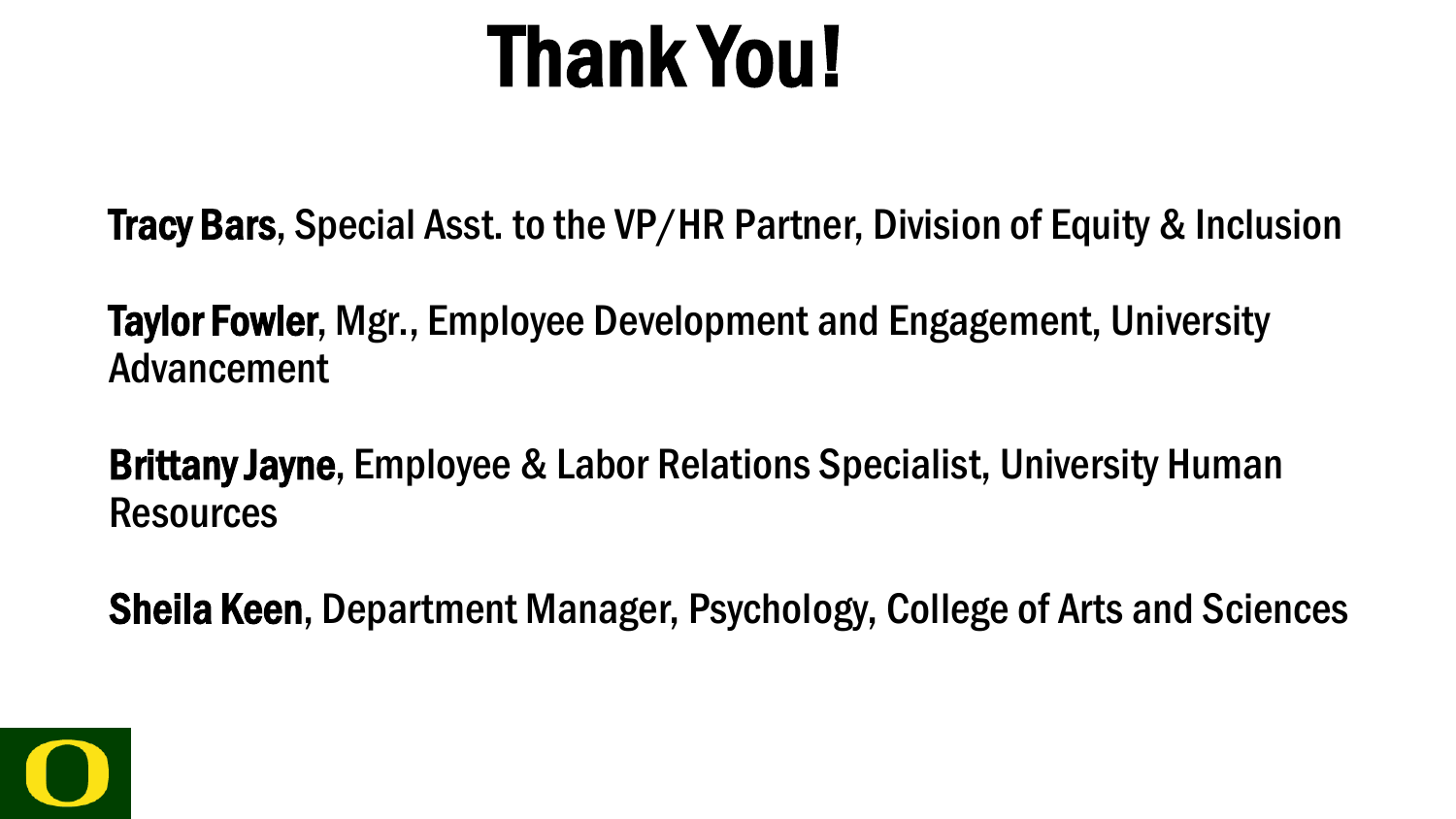### Agenda

• MyTrack Permissions on Requisitions

Jenna Rakes, Sr. Associate Director, Talent Acquisition

- Benefits Eligibility & Enrollment and the Payroll Process Cindi Peterson, Associate Director of Benefits
- What is needed in an ERF, Overload, & Stipend request? Cory Hartman, Classification & Compensation Analyst
- When do Units submit paperwork to Payroll vs. HR Operations? What form do I use to submit actions? Catherine Bonomini-Smith, Associate Director, HR Operations
- Classified Supervisory File Brittany Jayne, Employee & Labor Relations Specialist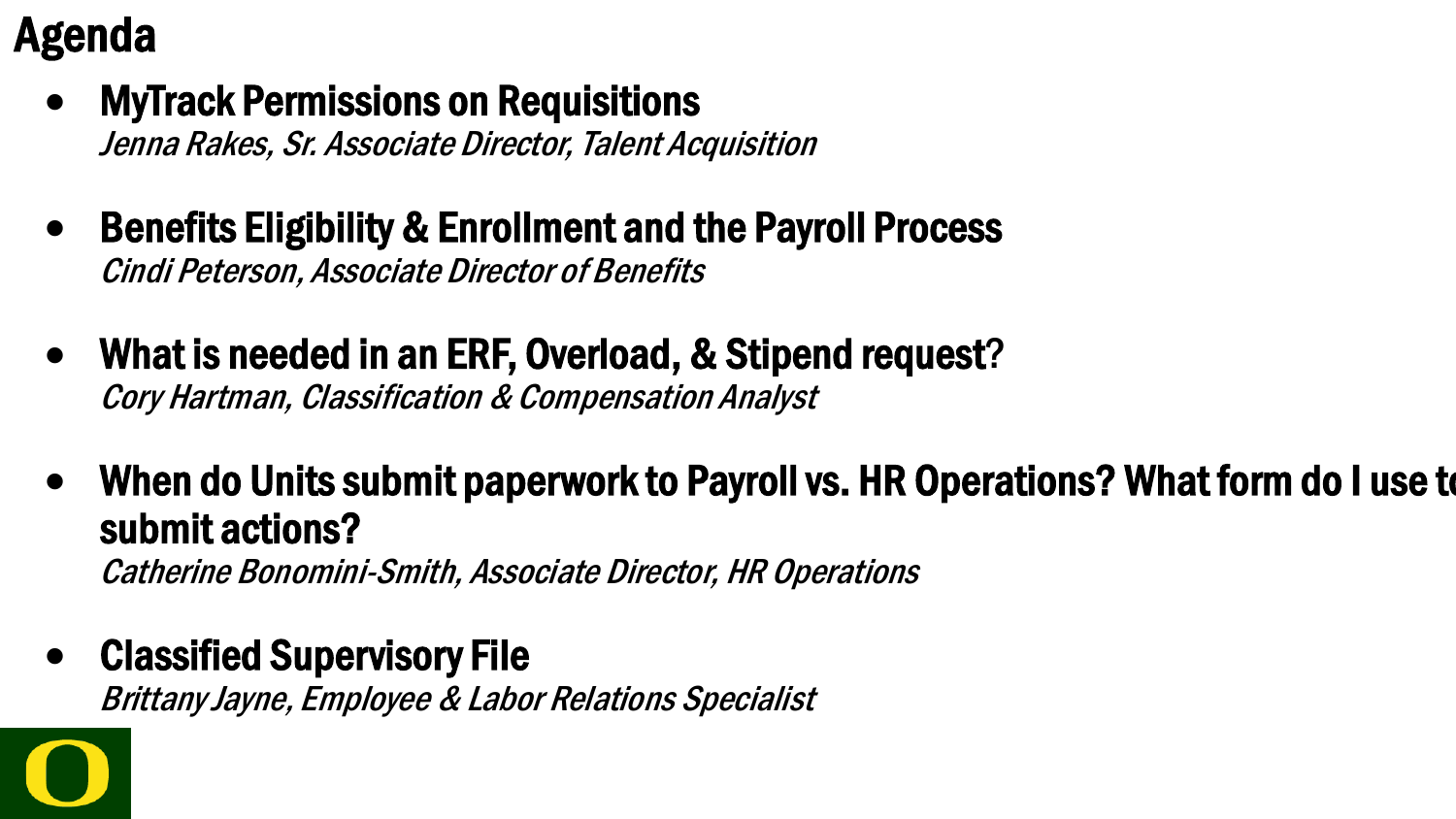

#### Jenna Rakes, Sr. Associate Director, Talent Acquisition

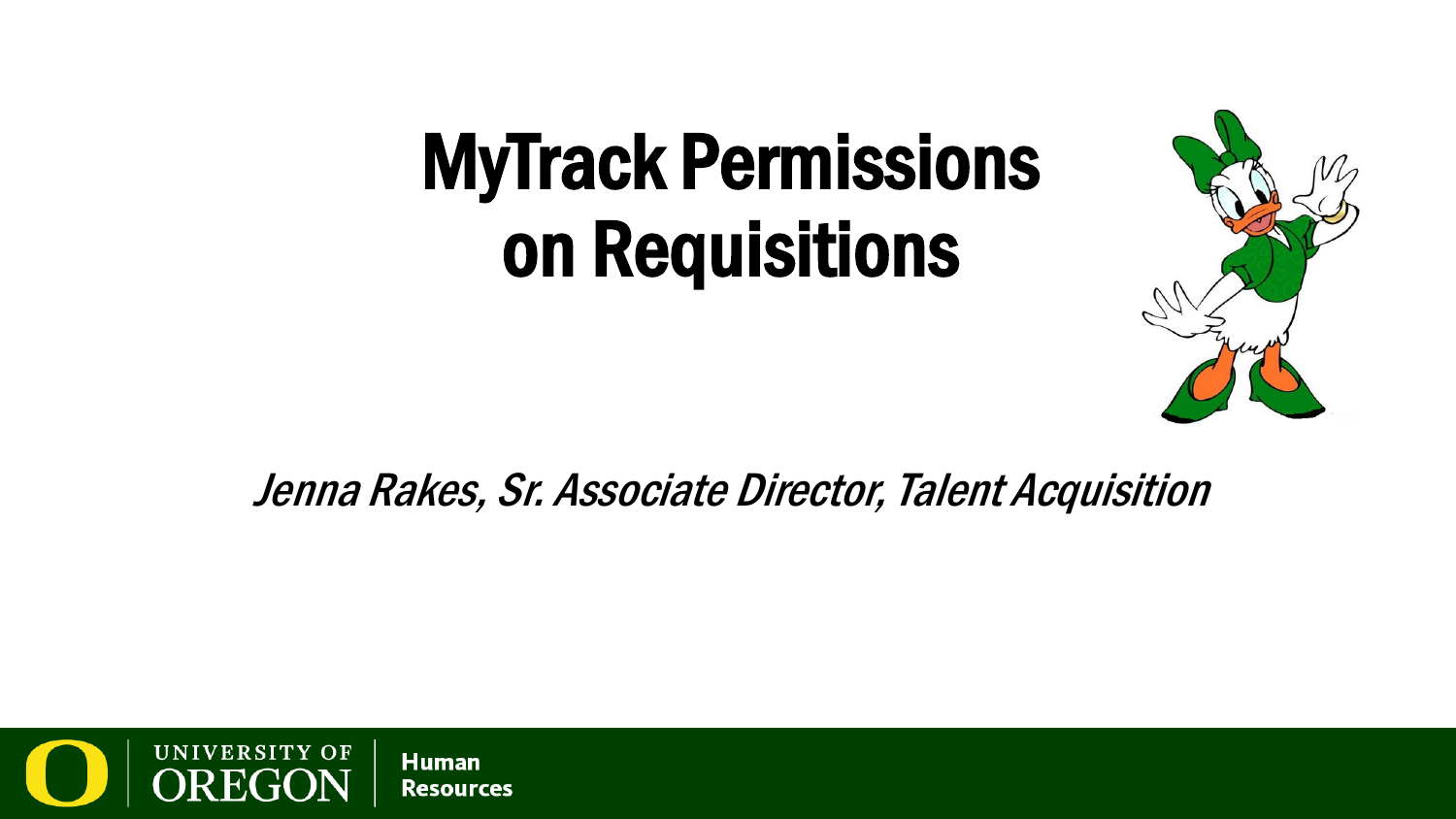

## MyTrack Access Overview

- Position Descriptions
	- Based on System Permission Level
	- Based on Team (Level 3 org)
- Requisitions (including applications)
	- Based on assignment to user roles
	- Some aspects tied to System Permission Level
- Why are these different?

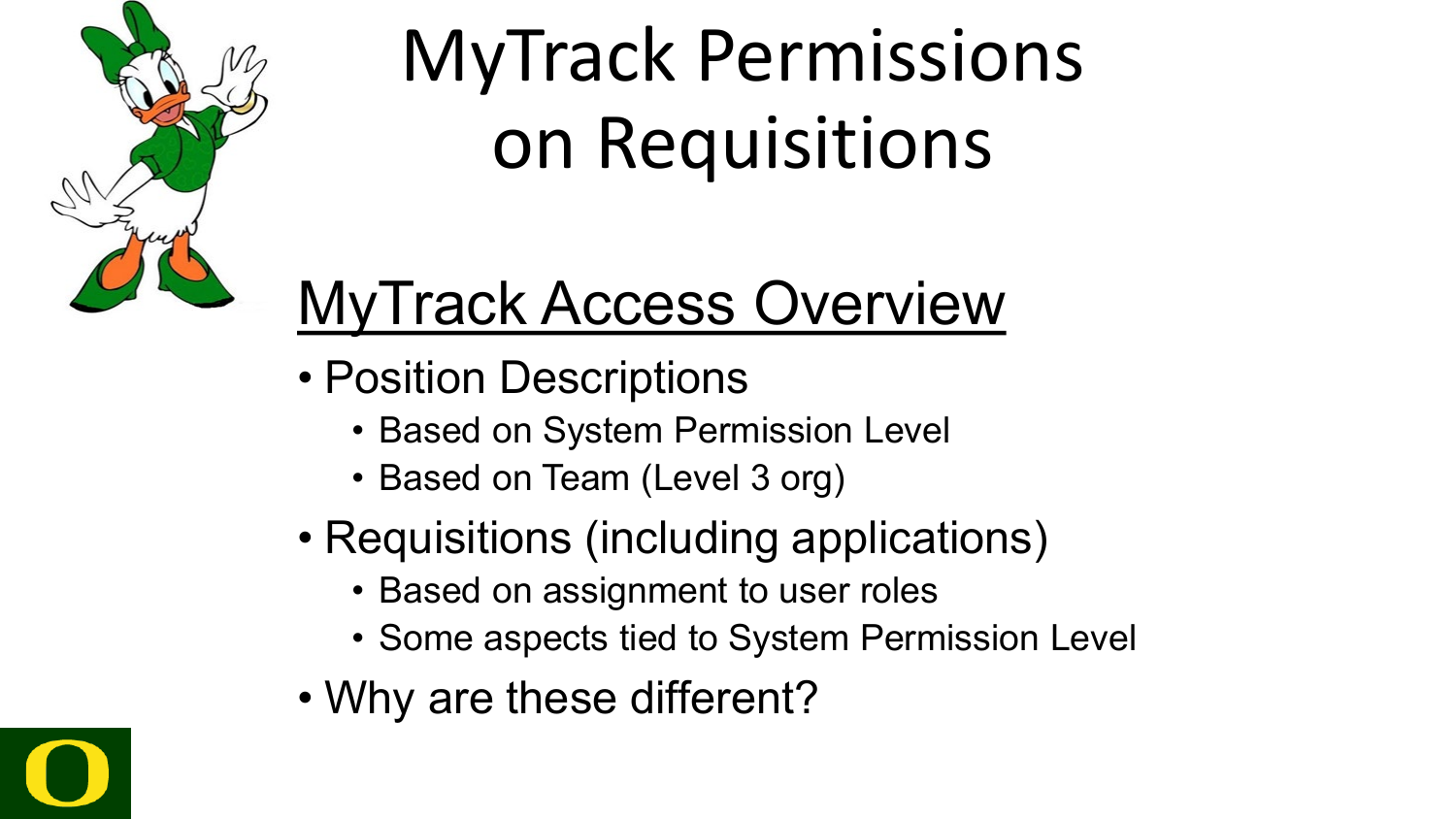

| <b>User Role on Requisition</b>                                | <b>Can see</b><br><b>Requisition?</b> | <b>Can see</b><br><b>Applicants?</b> | Can adjust<br><b>Applicant</b><br><b>Statuses?</b> | <b>Can see Search</b><br><b>Committee</b><br>Feedback? |
|----------------------------------------------------------------|---------------------------------------|--------------------------------------|----------------------------------------------------|--------------------------------------------------------|
| <b>Hiring Manager</b>                                          | Yes                                   | Yes                                  | Yes                                                | <b>No</b>                                              |
| <b>HR Admin</b>                                                | Yes                                   | No                                   | <b>No</b>                                          | <b>No</b>                                              |
| Hiring Manager Proxy -<br><b>No Selection Outcomes</b>         | <b>No</b>                             | Yes                                  | <b>No</b>                                          | <b>No</b>                                              |
| <b>Hiring Manager Proxy-</b><br><b>With Selection Outcomes</b> | <b>No</b>                             | Yes                                  | Yes                                                | <b>No</b>                                              |
| Search Administrator                                           | <b>No</b>                             | <b>No</b>                            | <b>No</b>                                          | Yes                                                    |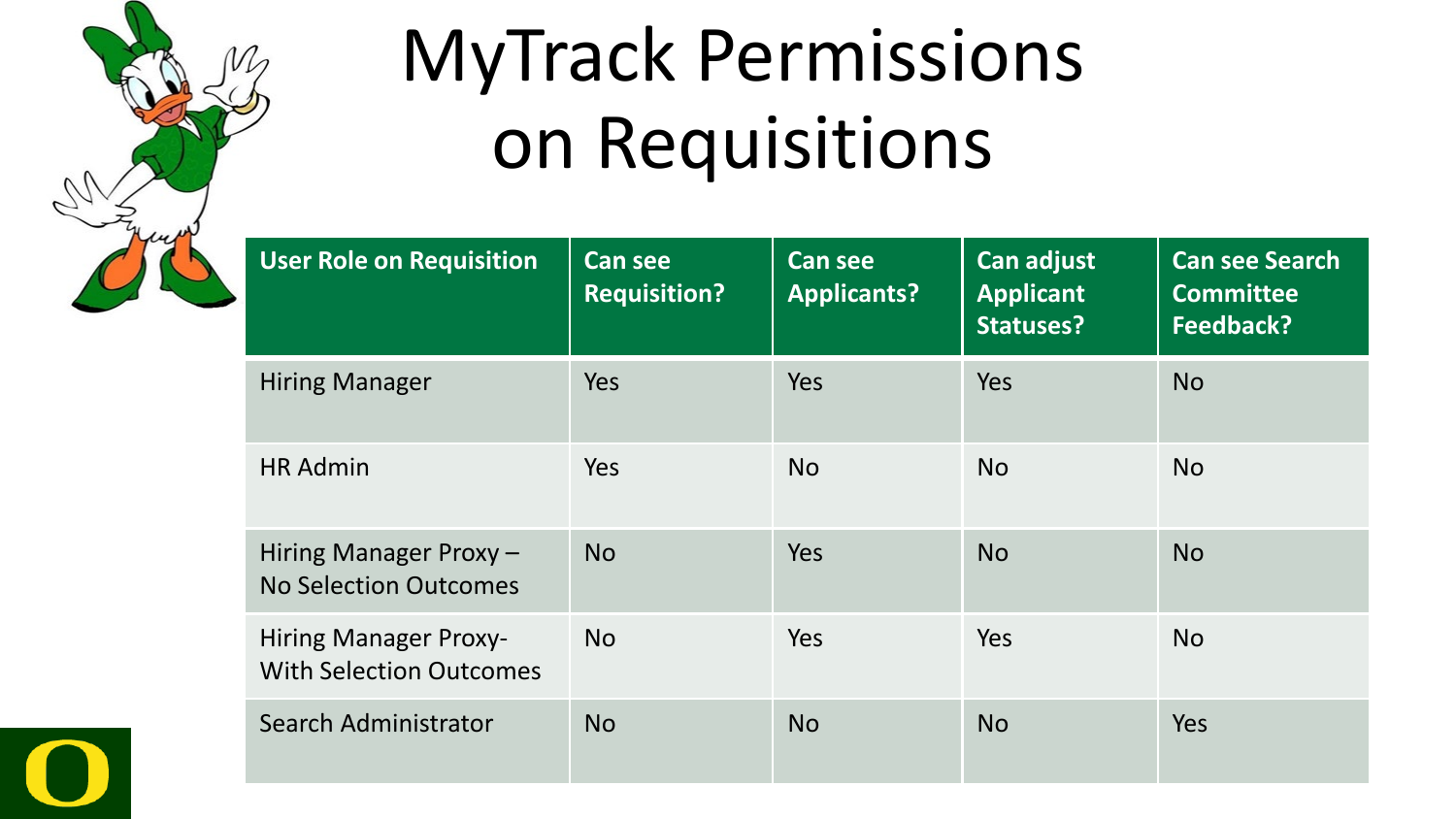



- Can see applicants ONLY in certain statuses
	- Qualifications Review/Initial Committee Review is 1st
- Do not get access to requisition or candidates in other statuses
- [Search Committee User Guides \(including video\)](https://hr.uoregon.edu/recruitment/mytrack-recruitment-module/mytrack-user-guides-tools/mytrack-search-committee)
- [Statuses that allow Search Committee Access](https://hr.uoregon.edu/node/3457/)  (bottom of page)

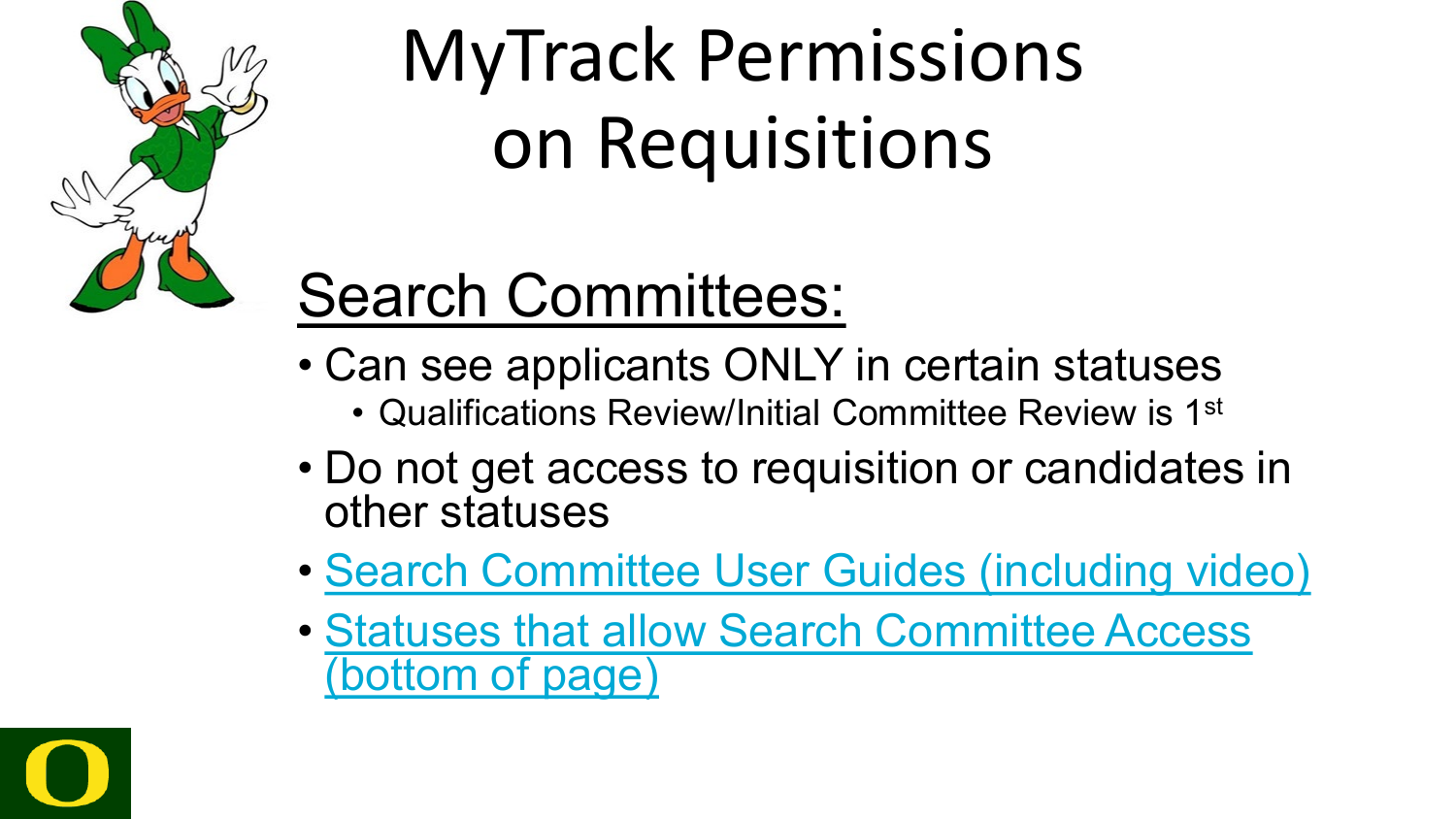

## Benefits Eligibility & Enrollment and the Payroll Process

Cindi Peterson, Associate Director of Benefits

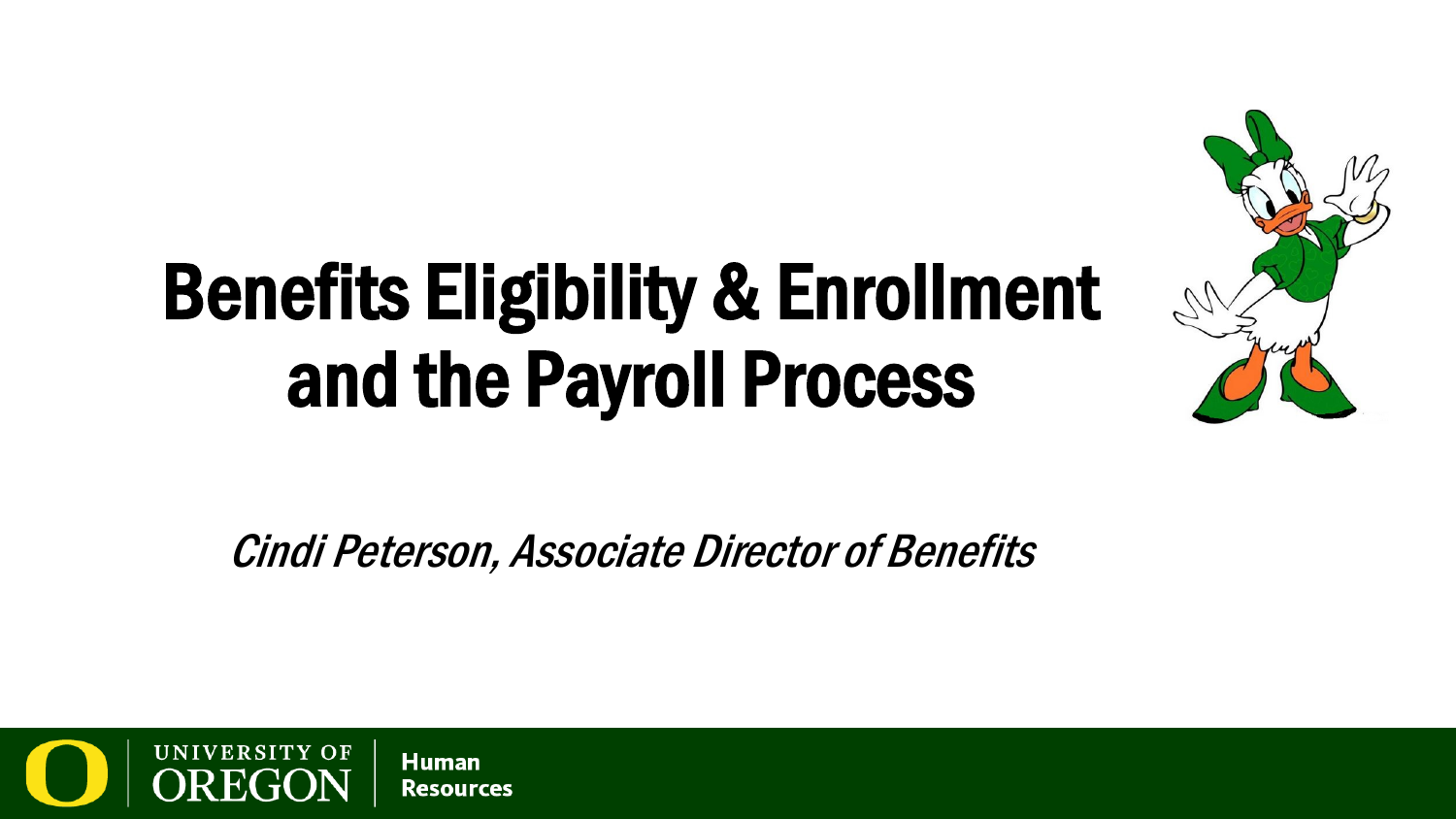

# Benefits Eligibility and the Payroll Process Benefits eligibility

- .50FTE or more for at least 90 days
- Enroll within 30 days of hire date
- Coverage effective first of the month following hire date AND enrollment
- Coverage delayed by one month if enroll after the last day of hire month



• Enroll online or via paper forms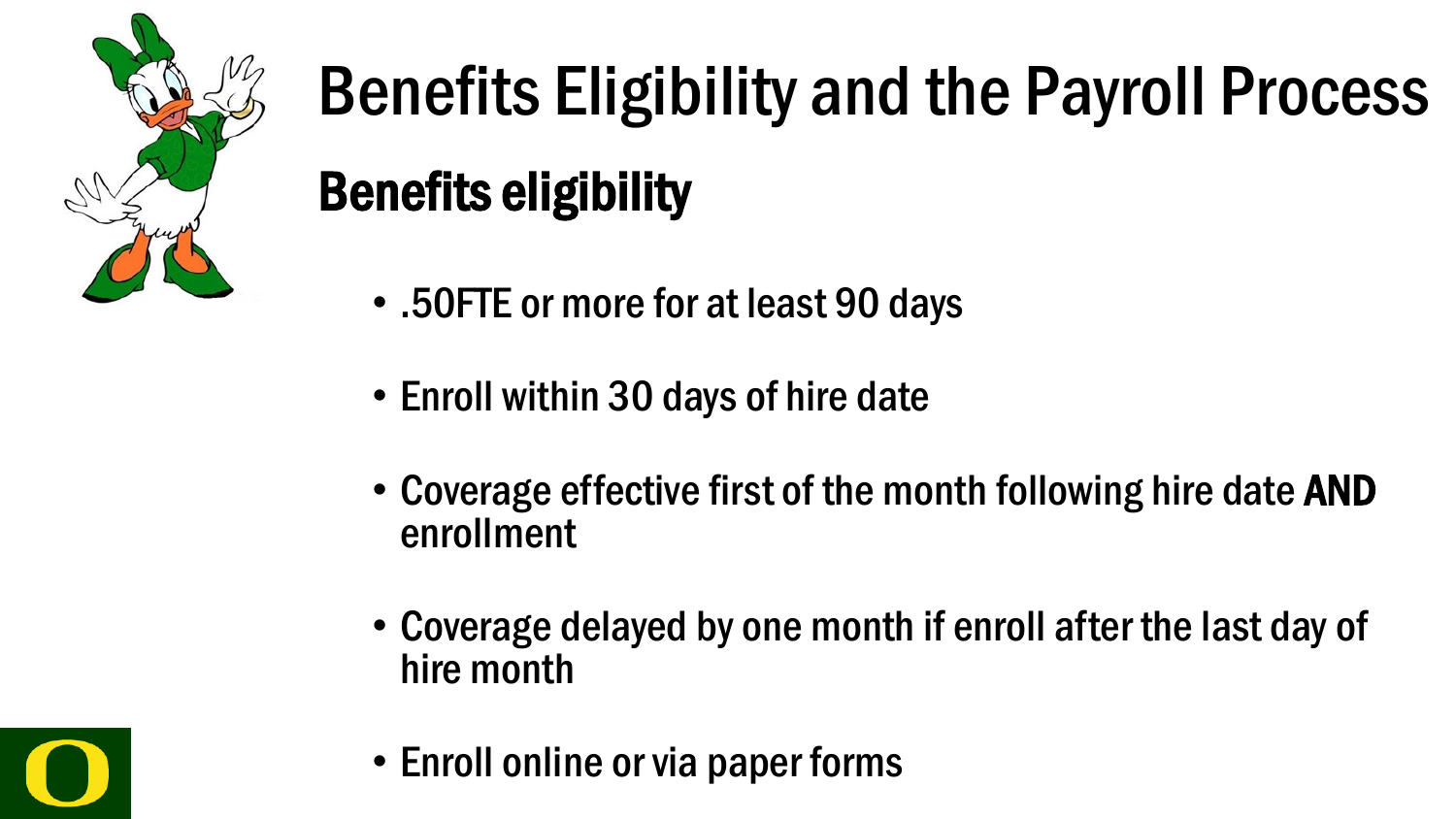

# **Benefits Eligibility and the Payroll Process** Hiring or rehiring

- Complete the process as soon as possible
- Creation of Banner Employee Record (PEAEMPL) employee enroll online or benefit staff to manually enter enrollments
- Creation of Banner Job Record (NBAJOBS) payroll set up deductions and collect premiums

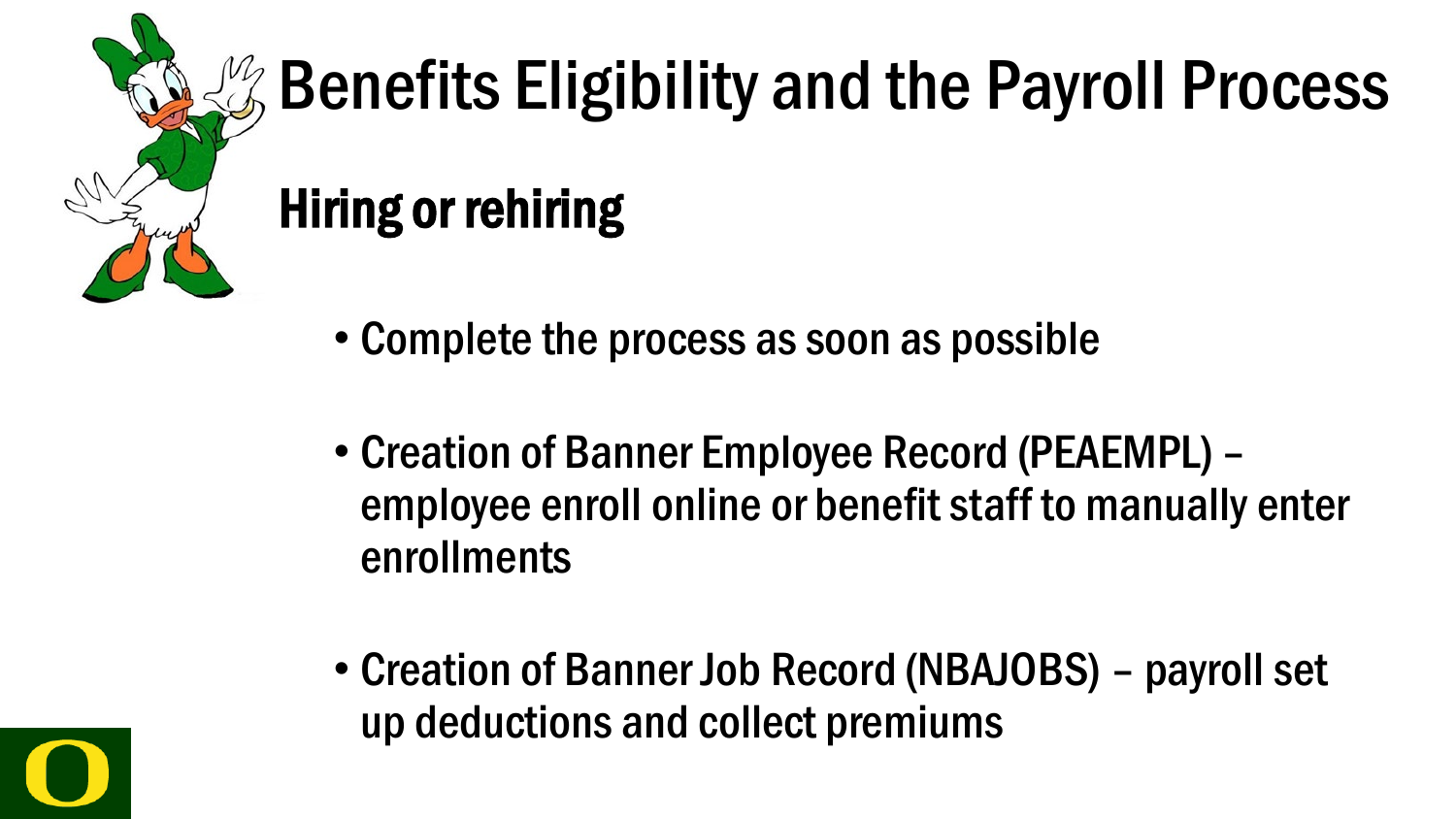

## $\mathscr{G}$  Benefits Eligibility and the Payroll Process

Employment changes that may impact benefits

- Hourly employees reporting less than 80 hours
- FTE increase (over .50) or decrease (less than .50)
- Leave without pay
- •Termination/Retirement

• Reappointments/rehires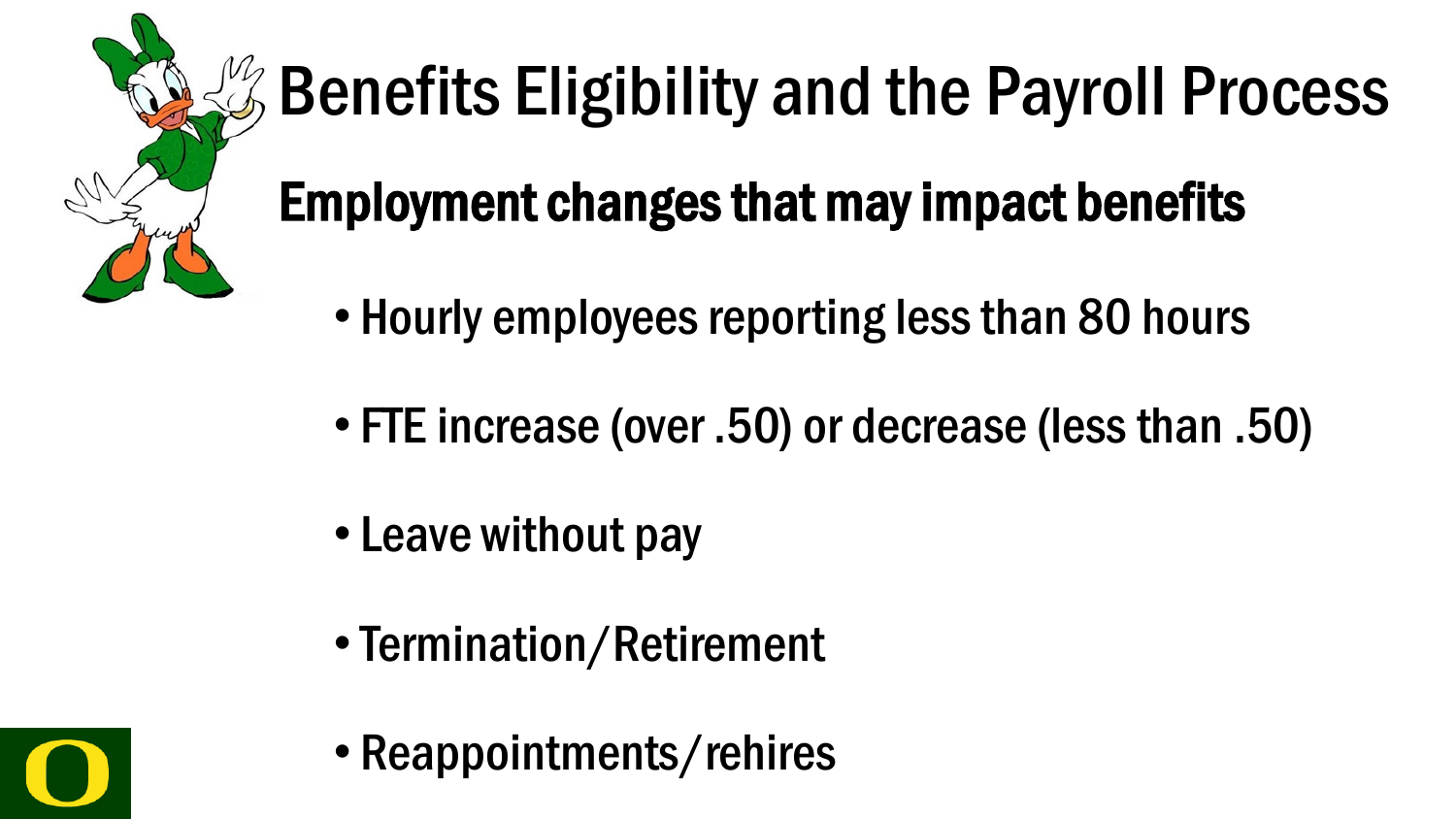

## $\%$  Benefits Eligibility and the Payroll Process

## Monthly payroll time entry (Unit Level)

- Review employee roster to ensure accurate employment status in Banner
- Review PHAHOUR Roster to ensure accurate pay oDid all active employees report hours (worked, leave usage, etc.)?

oDid an hourly employee report less than 80 hours? Do they want to use accrued leave?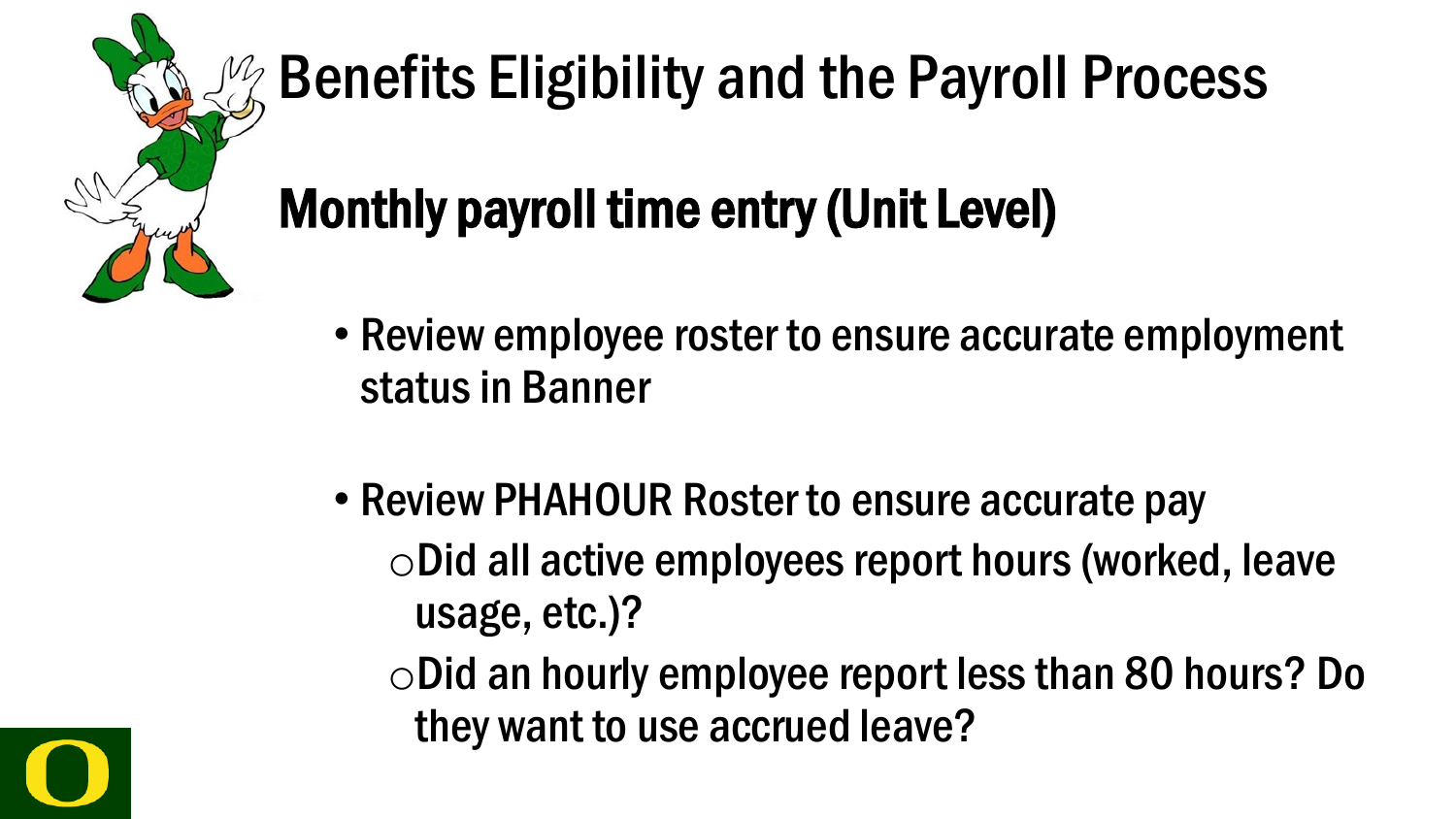

## Benefits Eligibility and the Payroll Process

## Monthly Time Entry Closes (Benefits Office)

- Review payroll audit report oNo hours/pay or less than 80 hours reflected in Banner
- Terminate benefits in PEBB system, if determined not eligible

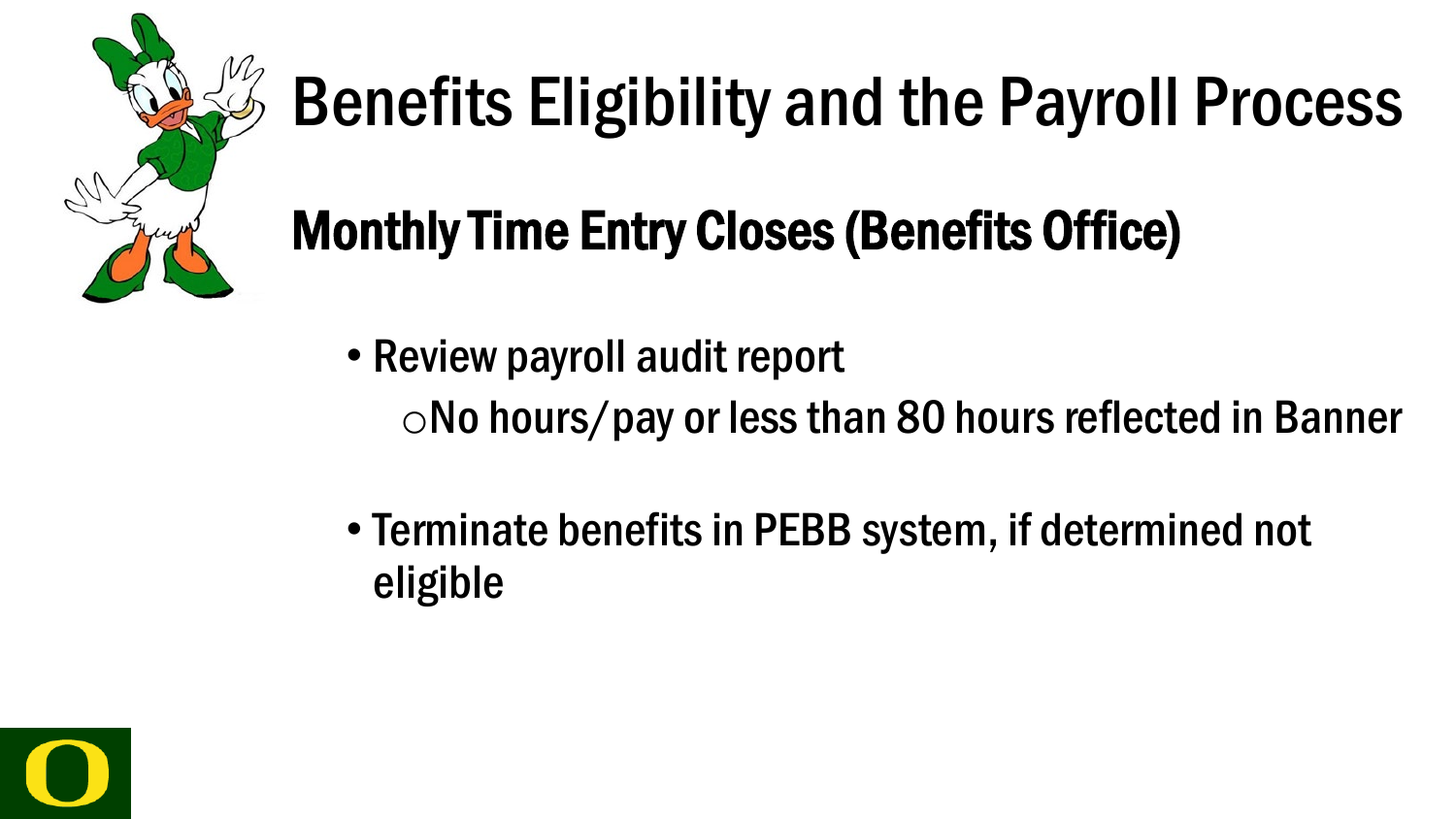# What is needed in an ERF, Overload, & Stipend request?



### Cory Hartman, Classification & Compensation Analyst

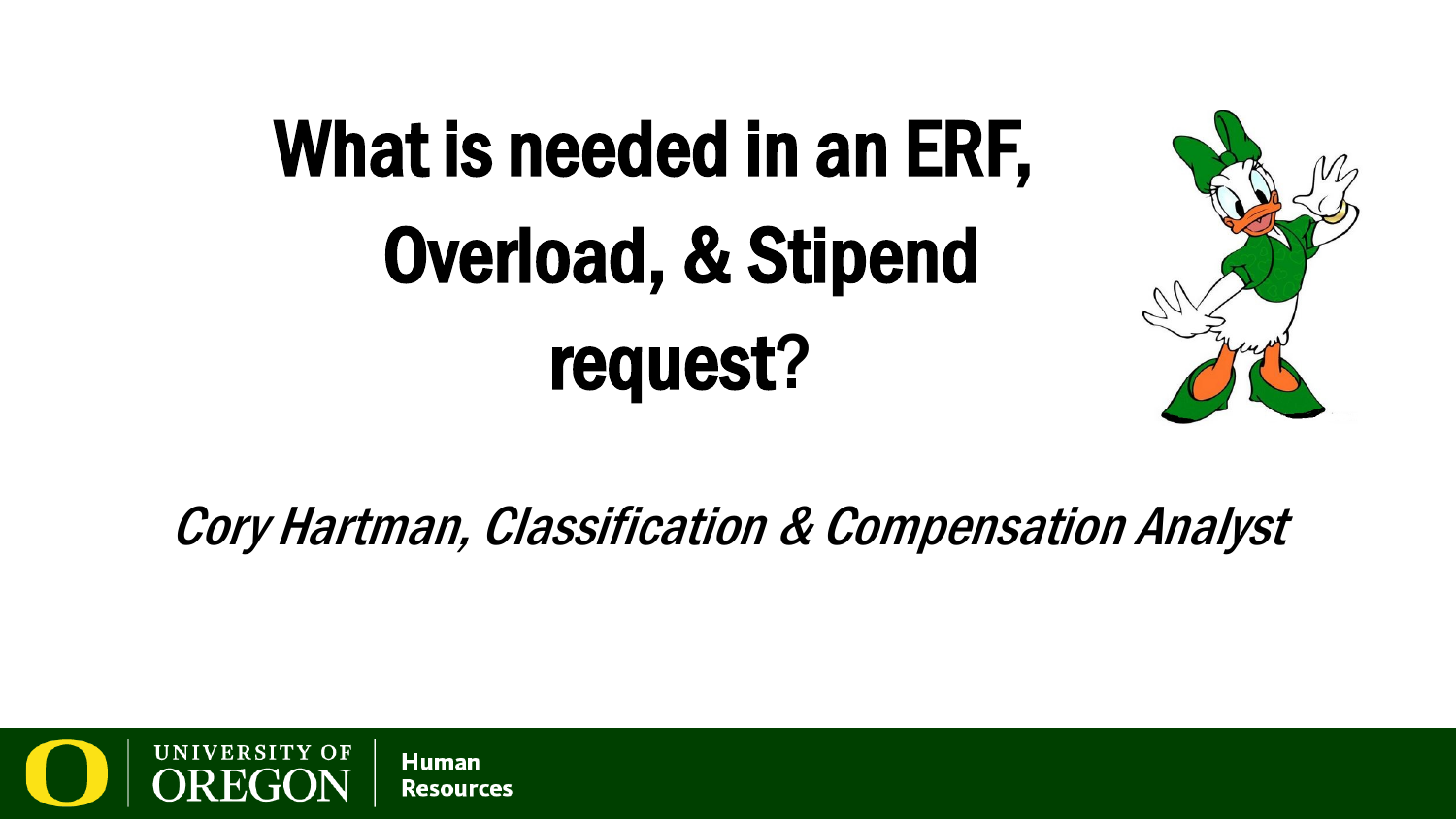## What is needed in an ERF, Overload, & Stipend request?

- All 3 Actions:
	- Current UO employee/appointment
- ERF:
	- \$500 or less
	- ERF form
	- Explanation of work performed
- Overload:
	- Overload form Overload calculator
	- Explanation of overload
- Stipend:
	- PRF form
	- Off cycle pay actions form and Justification memo if needed (who, what, when, where, why)

\*\*Important Note\*\* Not all employee groups are eligible for these pay actions

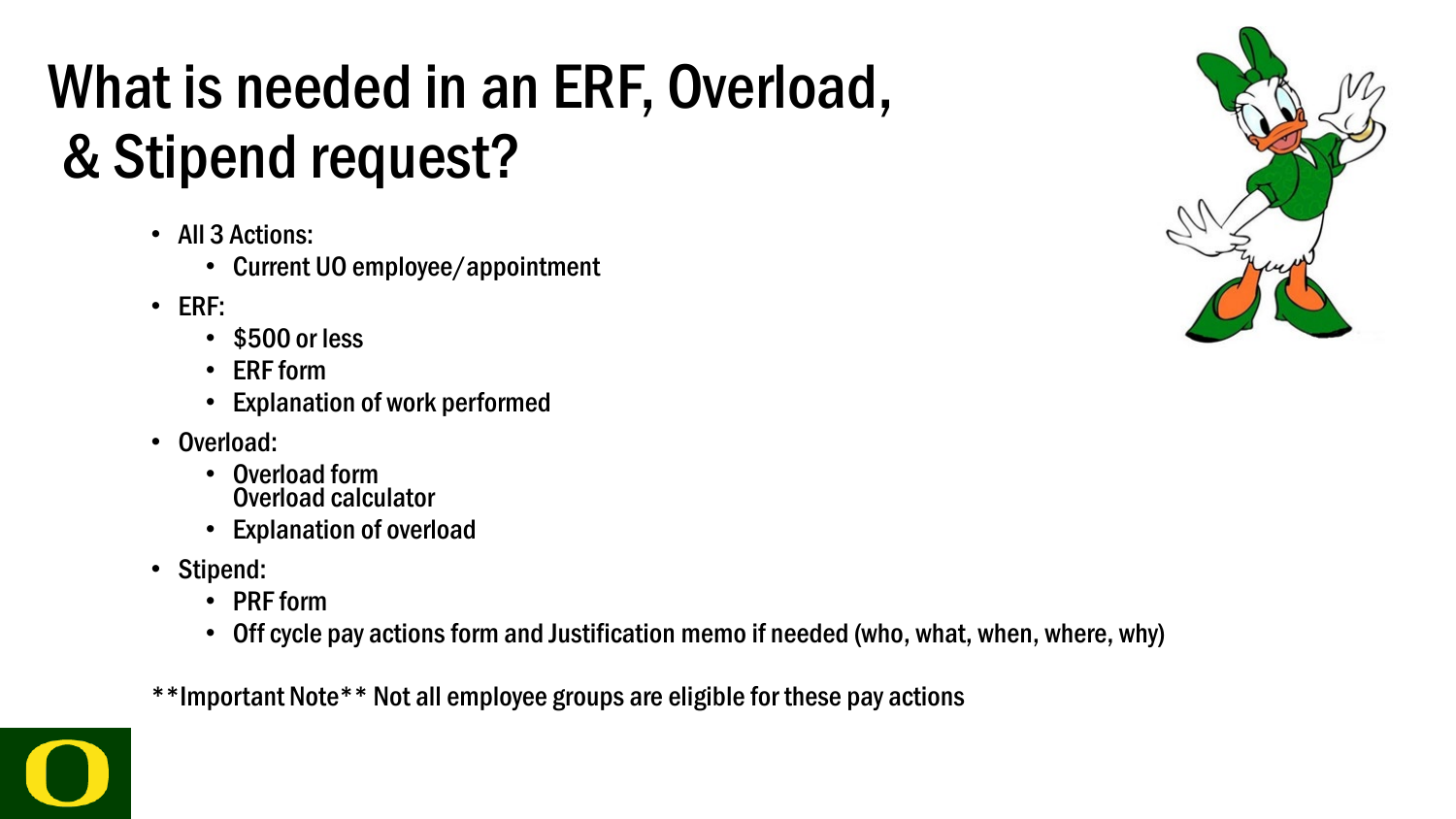

## When do units submit paperwork vs. HR Operations? What form do I use to submit actions?

Catherine Bonomini-Smith, Associate Director HR Operations

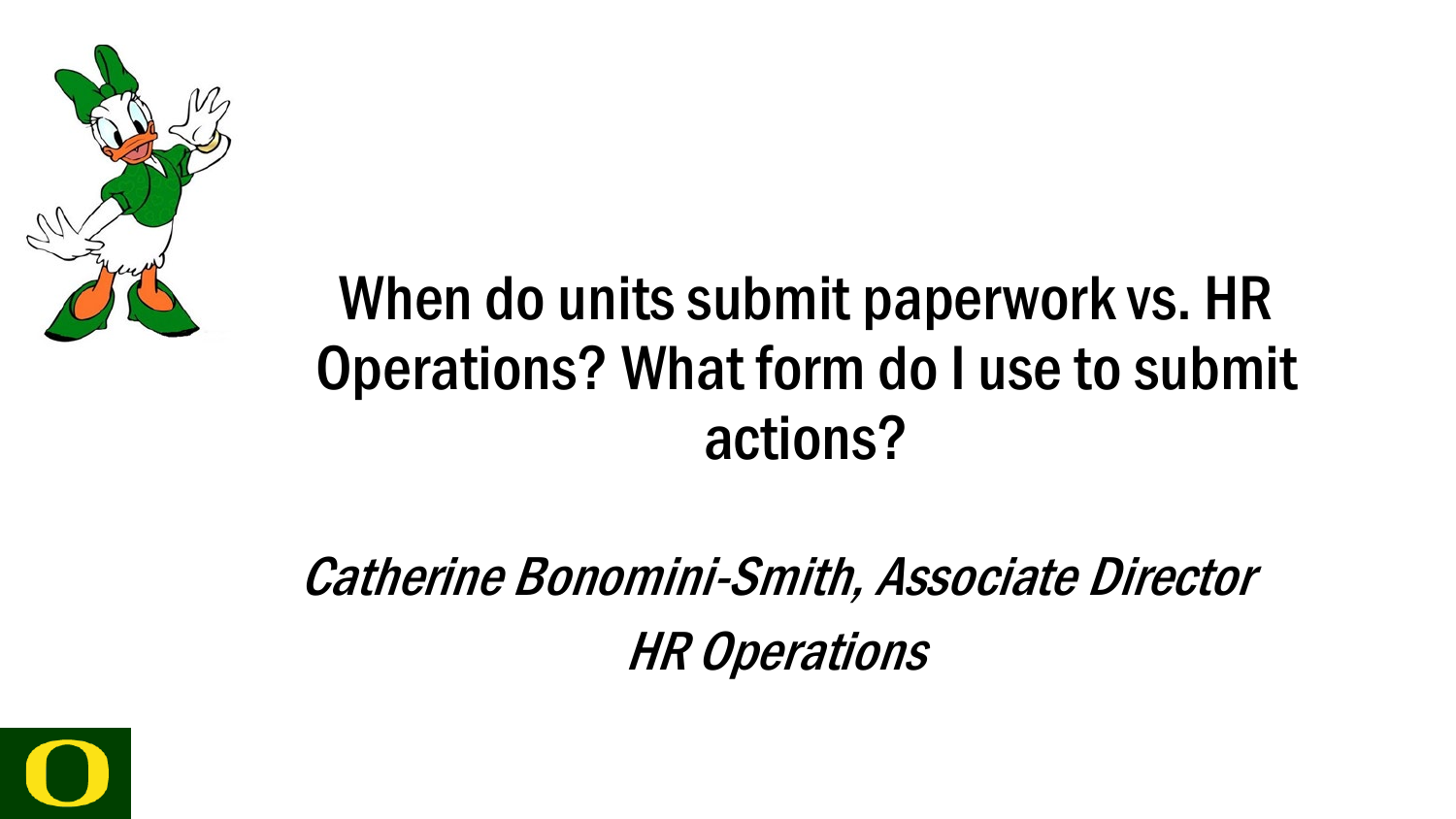### Who does the paperwork?

A good place to start is to ask yourself a few questions about the action you want to take for Daisy



### • What type of action is it?

- Positive
- Negative
- Correction
- Adjustment
- Bargained change
- What type of employee is Daisy?
- How did you request the change?
- Who had to approve it?
- Which unit in HR did you work with?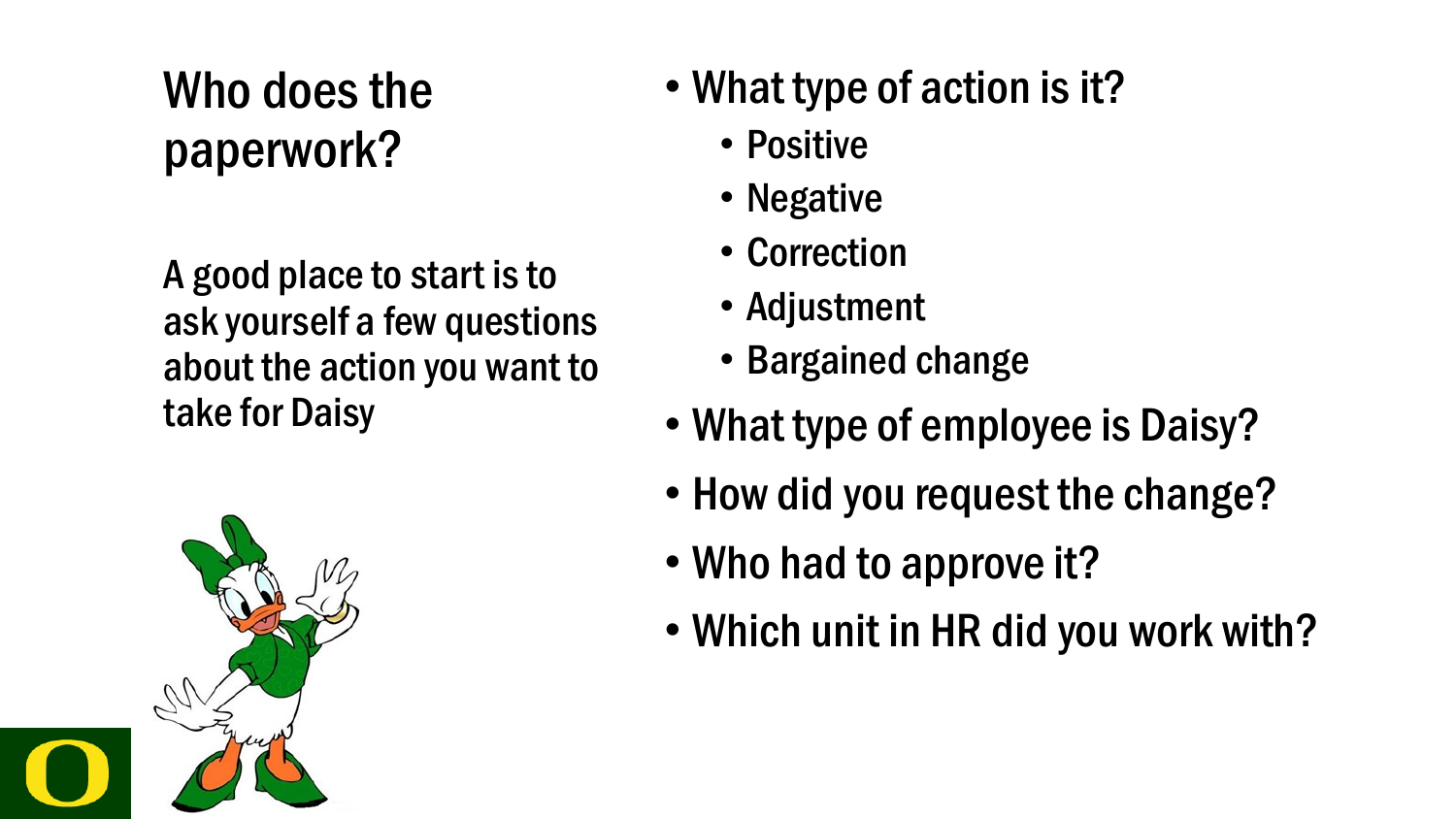## Who does the paperwork for Daisy?

#### HUMAN RESOURCES

- HR or Provost Approved Action
	- Faculty Promotion (career and TTF) or Post Tenure Review increase
	- Layoff
	- University wide salary increase- including minimum wage changes or negotiated step increases (including monthly classified or Postdoc steps).
	- Requests or Actions Approved by University HR or OICRC unless instructed to submit the PRF
	- Sabbatical FTE change
	- Ongoing Career FTE annual update
	- Special Merit and IT performance merit increase
- Pay Action submitted in MyTrack through a Position Description Update
- HR Operations will occasionally create PRFs for corrections rather than reaching out to the unit to create them.

UNIT

- Pay or personnel action initiated by unit, regardless of additional approvals needed (job title updates, stipend requests, retention requests, faculty appointment renewals (RTOs), FTE changes, FTE re-allocation for ongoing career, corrections to employment start date)
- Non- Bargaining unit salary increases like EC Cares monthly merit increases or other COLA.
- Pay Actions approved by University HR or OICRC where they instruct the unit to submit the PRF
- Payroll specific forms like Manual Check Requests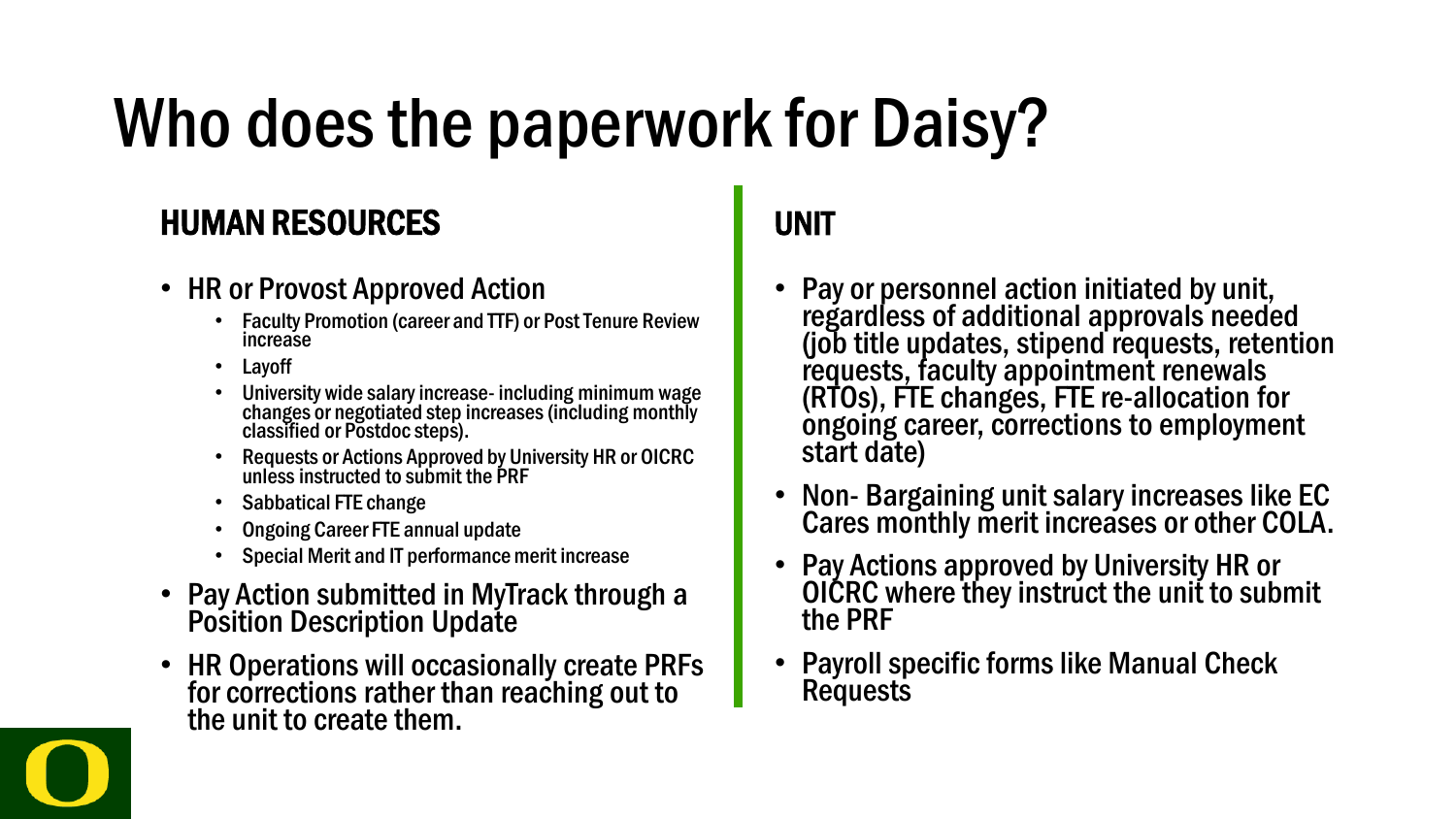How do I submit the job change request for Daisy?

Ask yourself a few things:

- What am I doing and is there a specific form dedicated to this type of action?
- What type of employee is this?
- Who needs to approve the change?
- Is this an accounting or strictly payroll action?

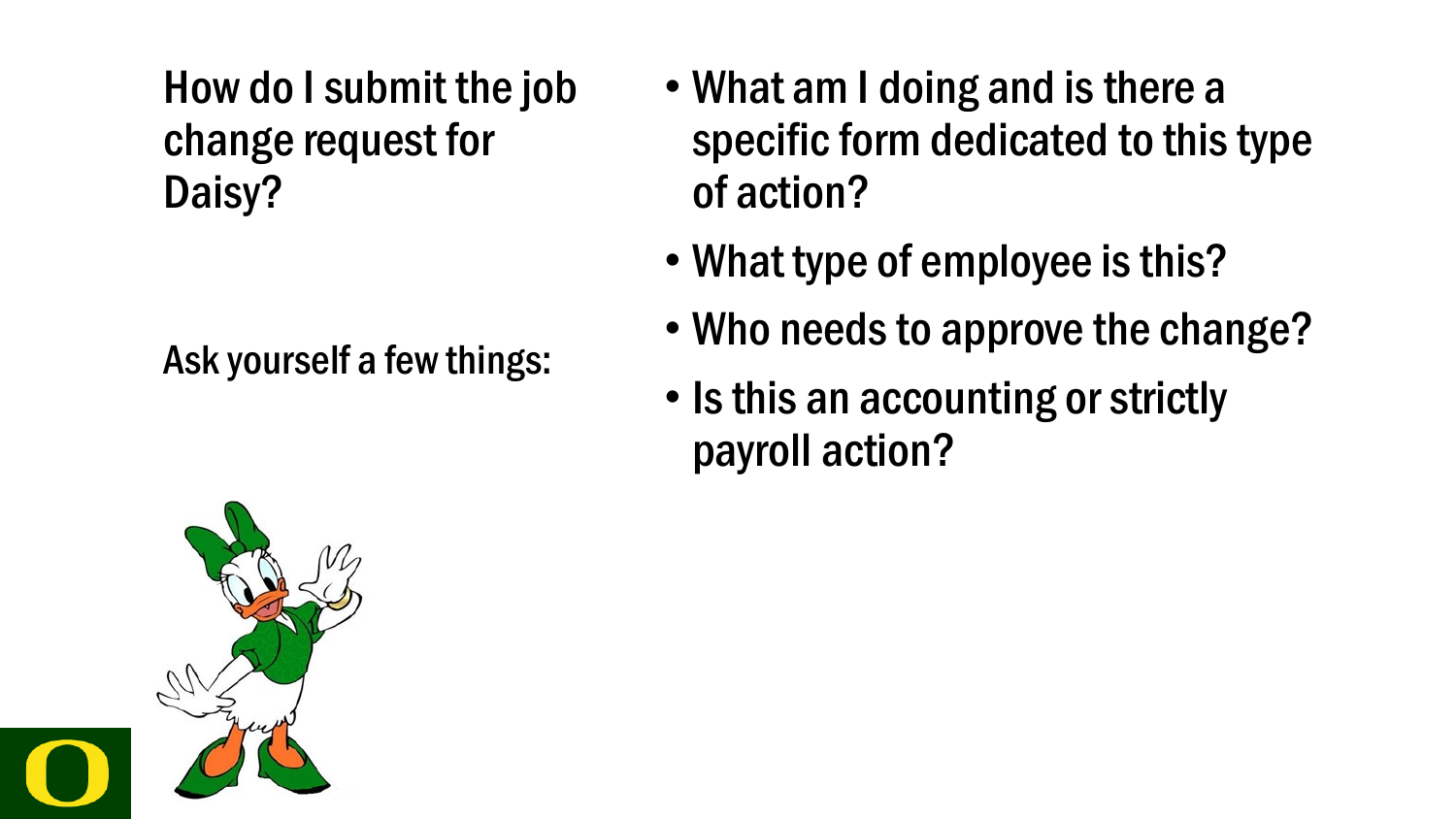### How do I submit the unit paperwork for the job change for Daisy?

- Where do I start? Use the Guide!
	- [https://hr.uoregon.edu/hr-operations/personnel-](https://hr.uoregon.edu/hr-operations/personnel-actions/hr-document-submission-forms) actions/hr-document-submission-forms
	- You'll find links to the forms and instruction guides including how to find submissions
	- New forms are being developed on a regular basis-and will be linked on this page
- What form to pick?
	- Does the action have its own unique form?
		- Appointment Percent Changes and Employee/Job Separations have their own form and HR Operations is constantly working to develop new forms
	- Paperwork is generally submitted based on type of employee if they have different workflow approvals
		- Note that faculty like Pro Tems and Retirees and OAs, even in fixed term positions with end dates, use the OA and Faculty upload form, not temporary. Their job may be temporary or fixed, but their employee type is not temporary.
- New electronic forms planned for development in  $2022 -$ 
	- Supervisor Update Form (Will allow for mass updates)
		- Have one you need to do now where there are more than 5 employees with a new supervisor? Email hrops and we will work with you to submit a spreadsheet list to payroll.
	- Earnings Request Form
	- Moving Expense Form
	- And maybe more!
- Used the resources and still don't know how to get Daisy's job updated?
	- Email [HROPS@uoregon.edu](mailto:HROPS@uoregon.edu) or send one of our team members a Teams message

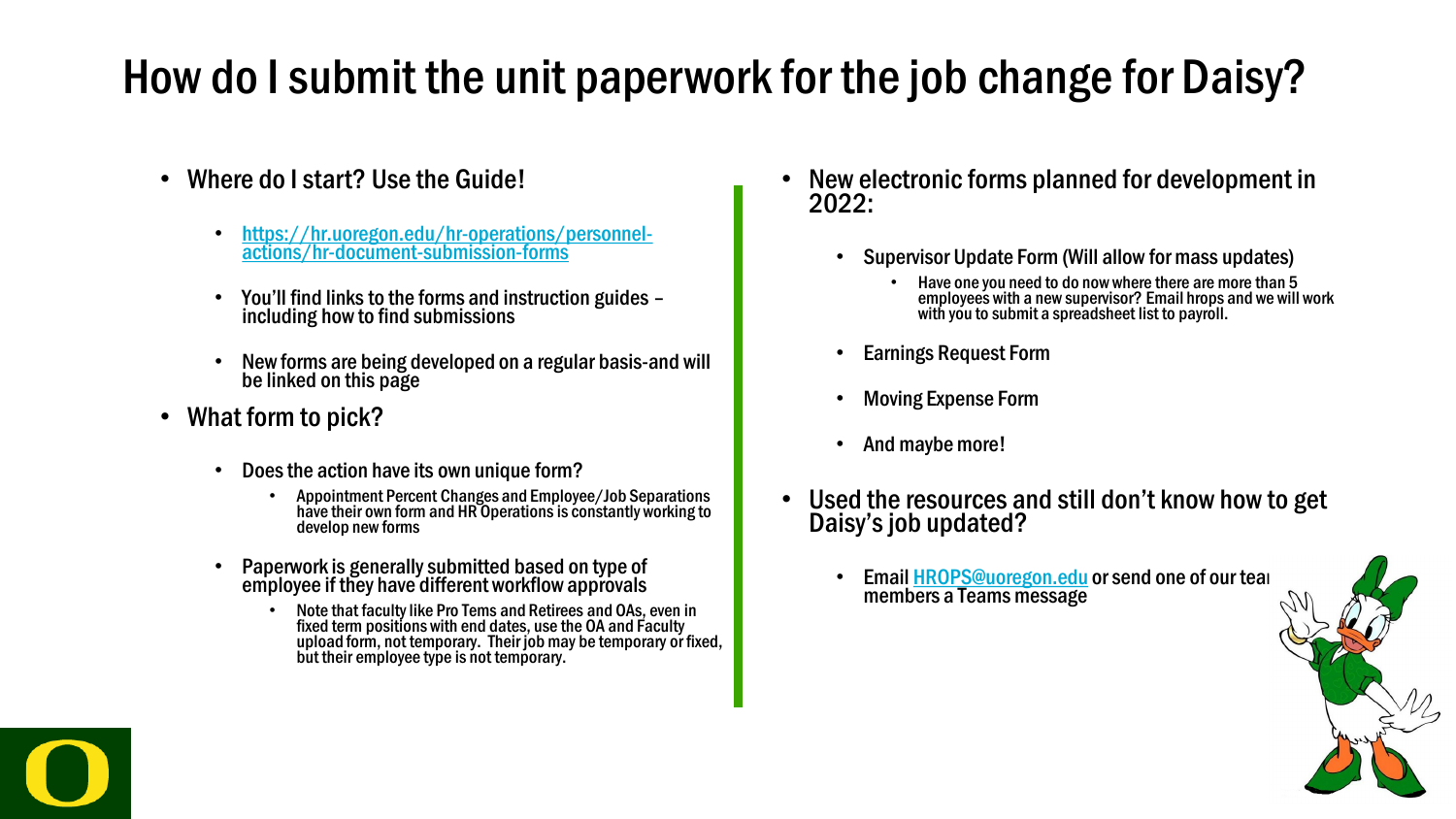## Classified Supervisory Files



### Brittany Jayne, Employee & Labor Relations Specialist

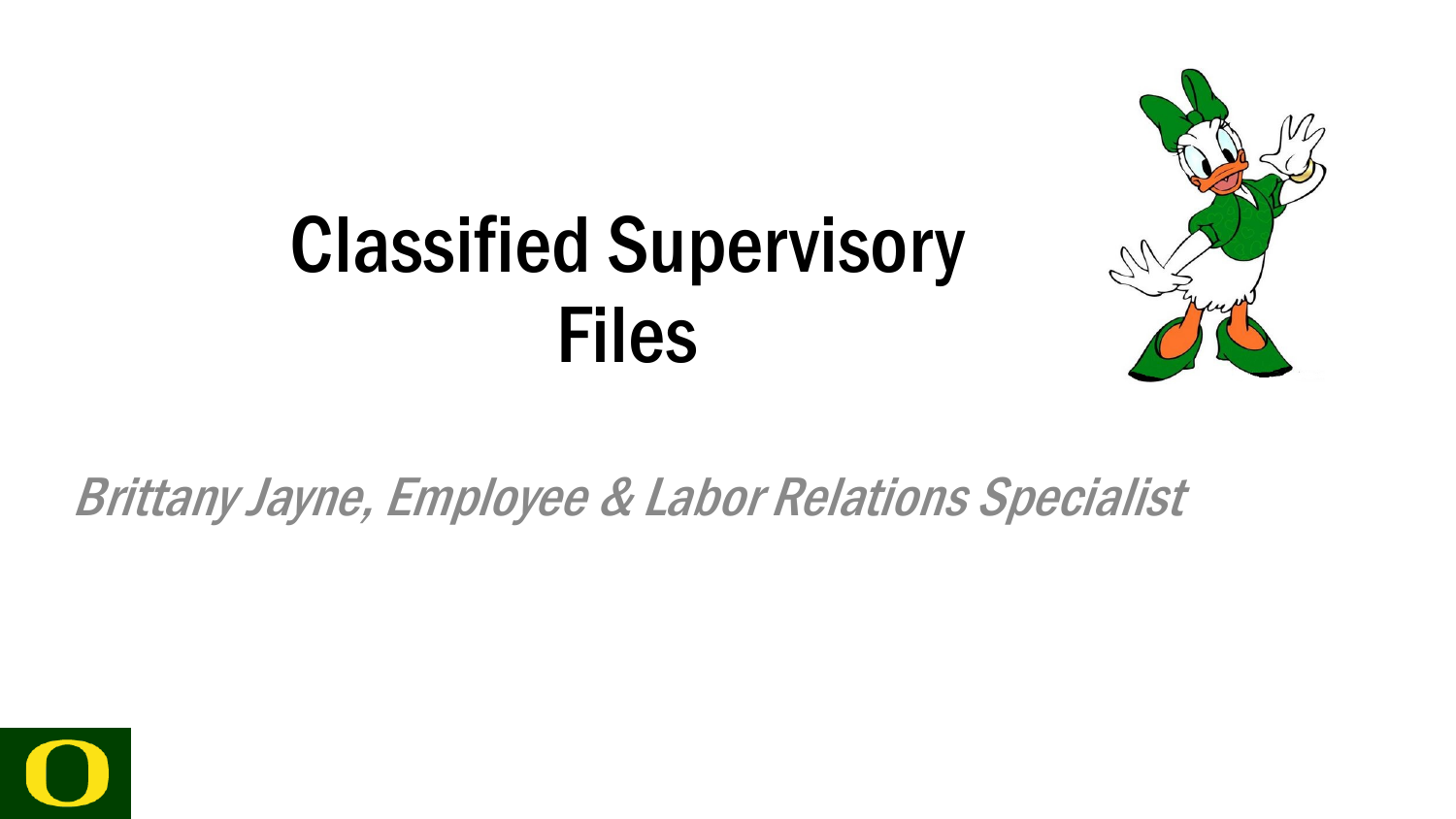## What's the difference between a supervisory file and a Human Resources file?

#### Supervisory file

- Records and/ or anecdotal notes on subordinate employees (CBA)
- Doesn't matter where it is, whether it's in a specific file, in an email, or on a piece of paper/in a notebook, in a general office file

### Personnel file

- Kept in Central HR and includes:
	- $\circ$  Pay actions
	- $\circ$  Performance evaluations
	- $\circ$  Material reflecting caution, consultation, warning, admonishment, reprimand or other disciplinary action, Section 1 shall be retained for a maximum of three (3) years. If requested by the employee in writing, such material however shall be removed after two (2) years, provided there has been no recurrence of the problem or a related problem in that time.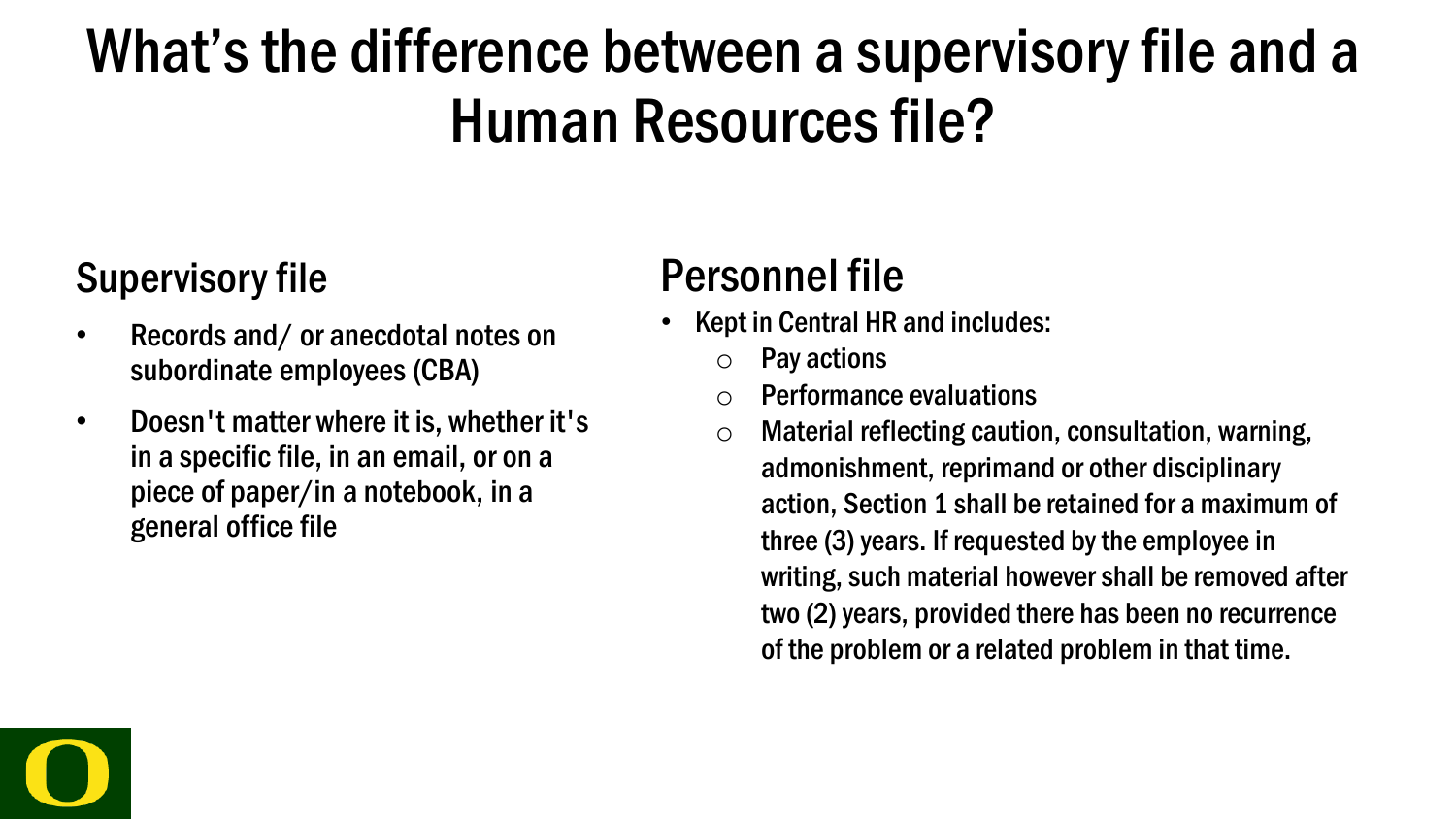## Classified Supervisory File -what should be included?

- Orientation checklists/ documentation
- Rewards/ letters/ notes of commendation
- Notes/emails or praise from customers
- Letters of clarification, letters reflecting disciplinary action
- Notes of conversations, actions and incidents of exemplary behavior
- Notes of conversations, actions, and incidents of problematic behavior
- Leave slips
- Position description
- Performance appraisals
- Letters indicating changes in pay/ classification
- Training information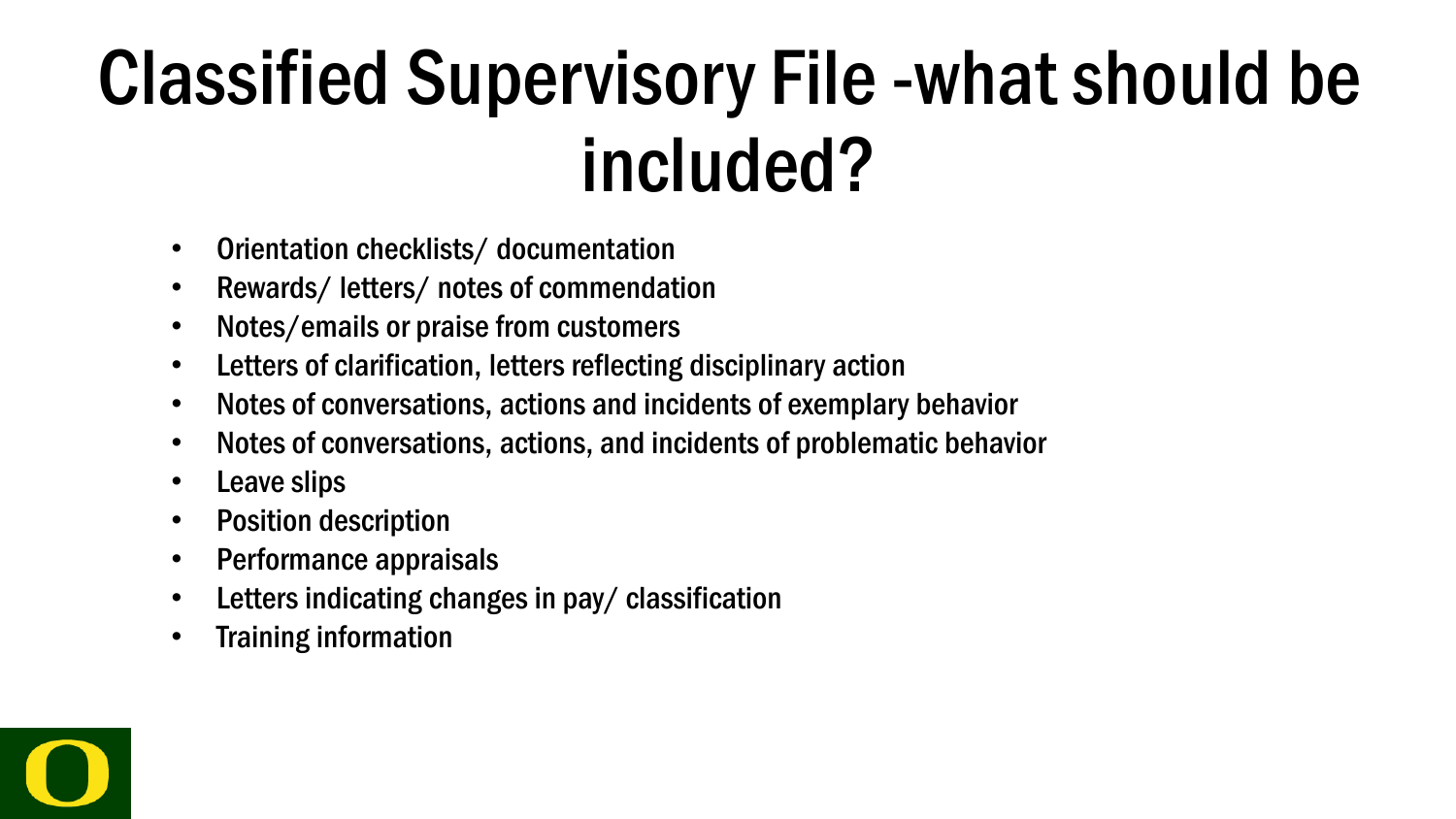## What should not be included:

- Doctors' notes (OAR 839-006-0242(6)(a), ORS 659A.136(3))
- Workers' Compensation documents (accident/incident reports, 801 Forms) (OAR 839-006-0242(6)(a), ORS 659A.136(3))
- Leave slips with medical information (OAR 839-006-0242(6)(a), ORS 659A.136(3))
- Time sheets
- Grievances, or grievance documentation
- Any information with medical information or history (OAR 839-006- 0242(6)(a), ORS 659A.136(3))

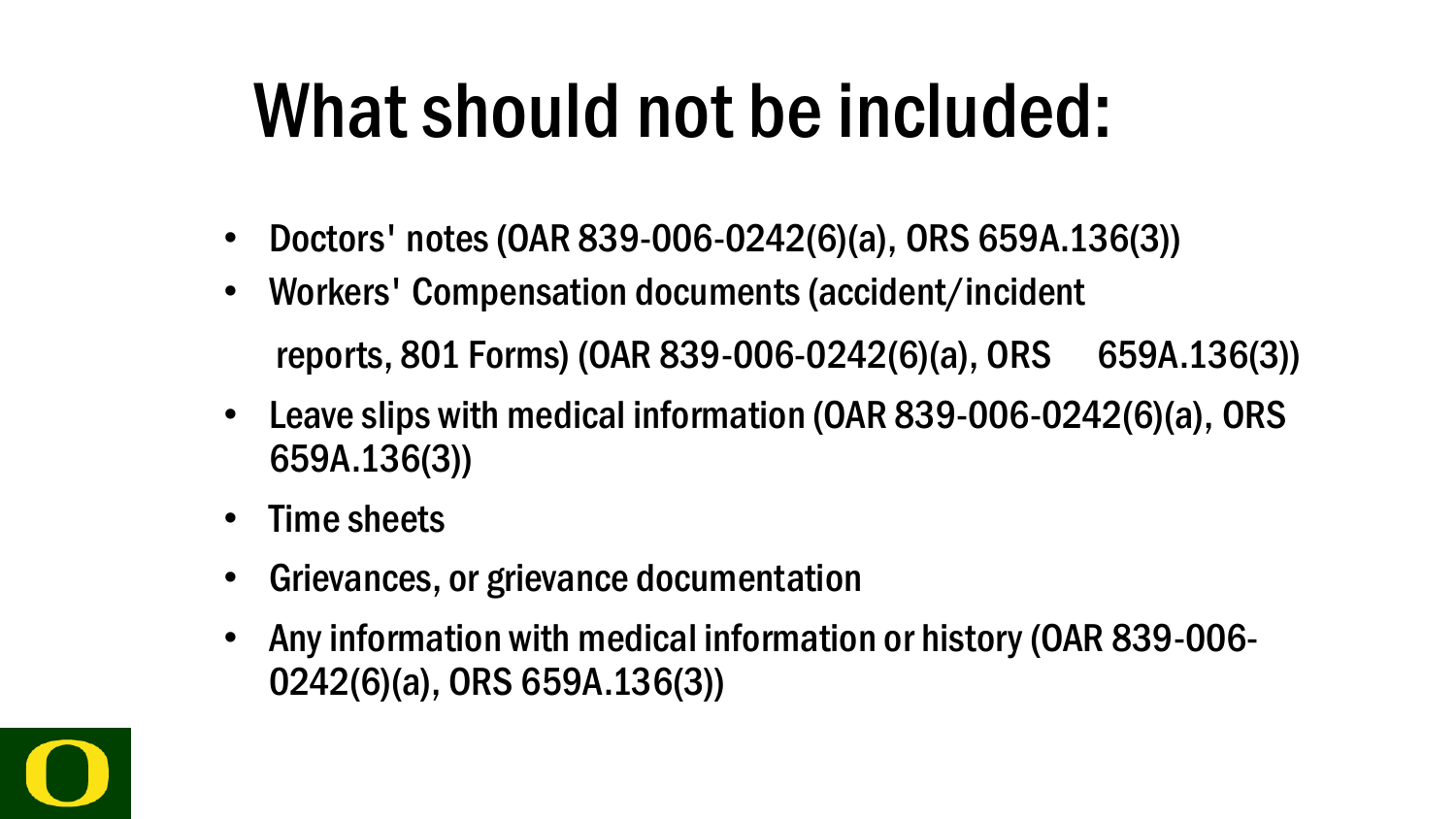## Supervisory obligations

- Classified employees have a right to see their supervisory files upon reasonable notice to the supervisor (CBA, ORS 652.750(2))
- Classified employees have a right to a copy of the supervisory file (CBA, ORS 652.750(2))
- Once an employee separates from the UO, the supervisory file should be confidentially disposed. In the case of Classified employees who promote, transfer or demote within the university, the file should be retained for up to one year from the effective date of the action (CBA)

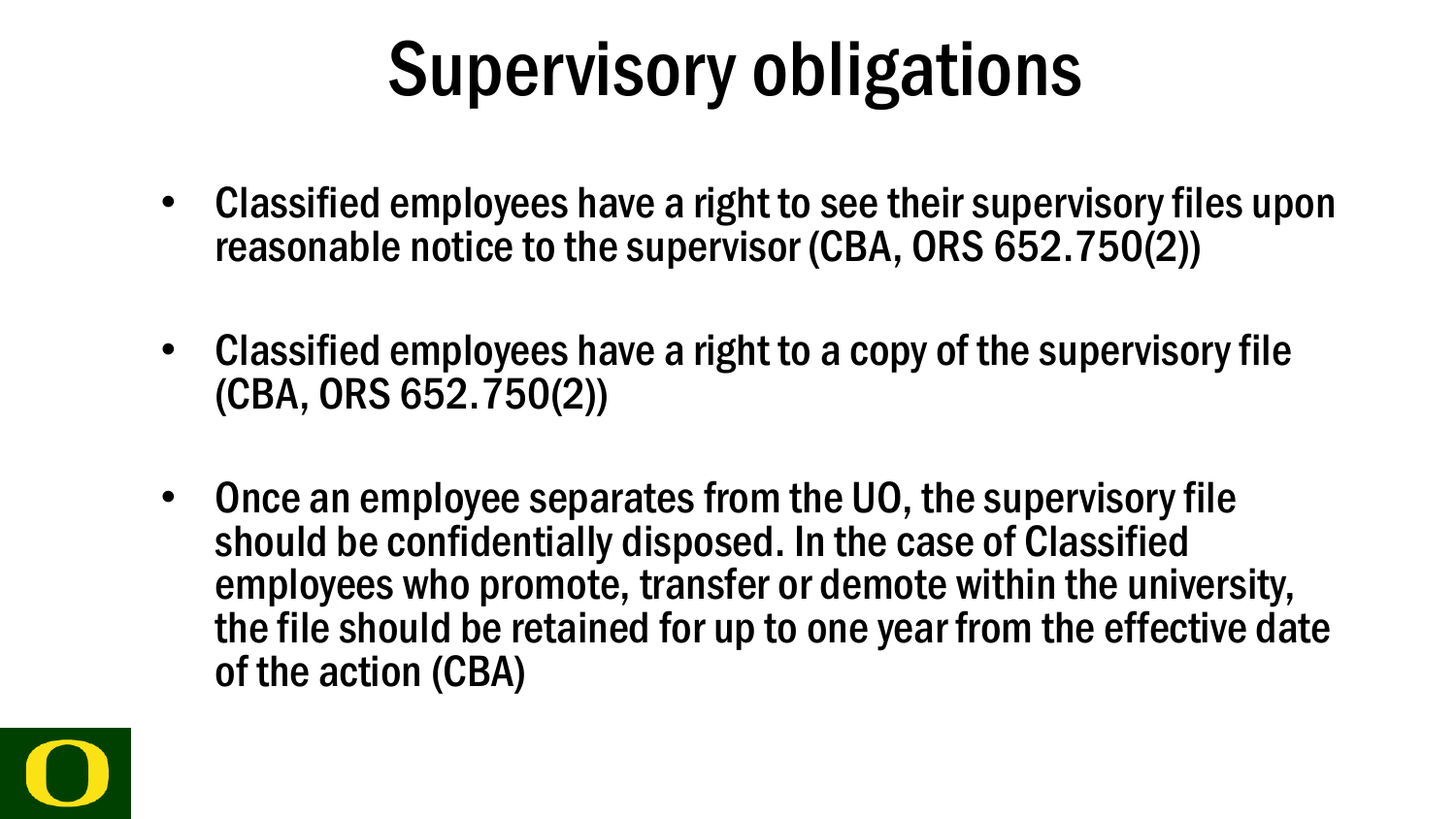## Tips for maintaining a supervisory file

- Review and clean out/up supervisory files annually at the time of the performance evaluation. This ensures the information contained within is current and appropriate for the file.
- Find a system that works for you whether that's electronic files, Outlook notes, hard copy files, a combination of different systems. Whatever system you use, make sure you can easily access and compile information.
- When making notes, keep to the facts and don't write anything you wouldn't want seen in public or said to the employee. Describe the facts and avoid assigning intent, motivation or placing judgment.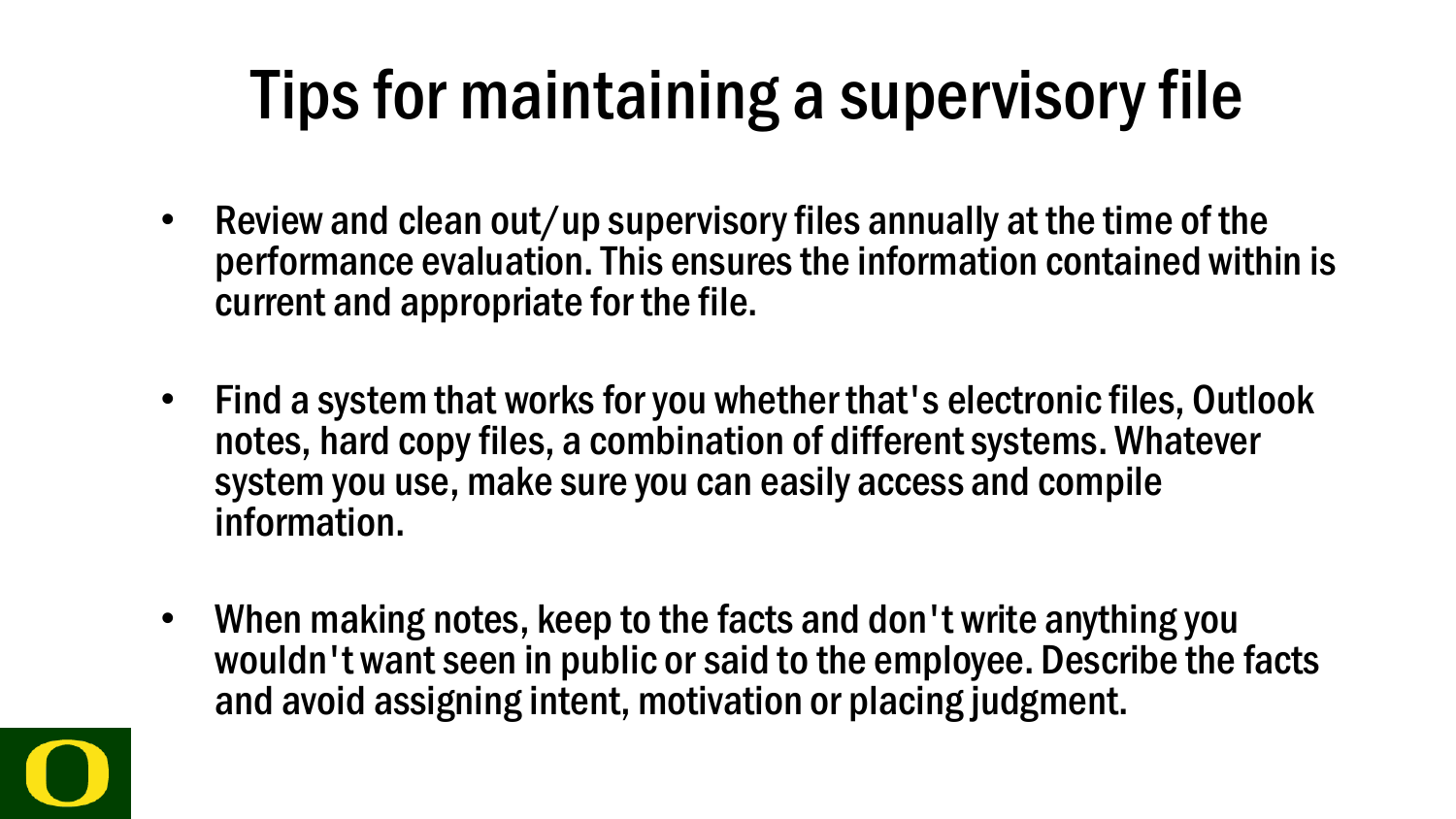# Q & A

#### Please use the chat to add your questions or email me at [mirabile@uoregon.edu](mailto:mirabile@uoregon.edu) and I will follow-up with you.

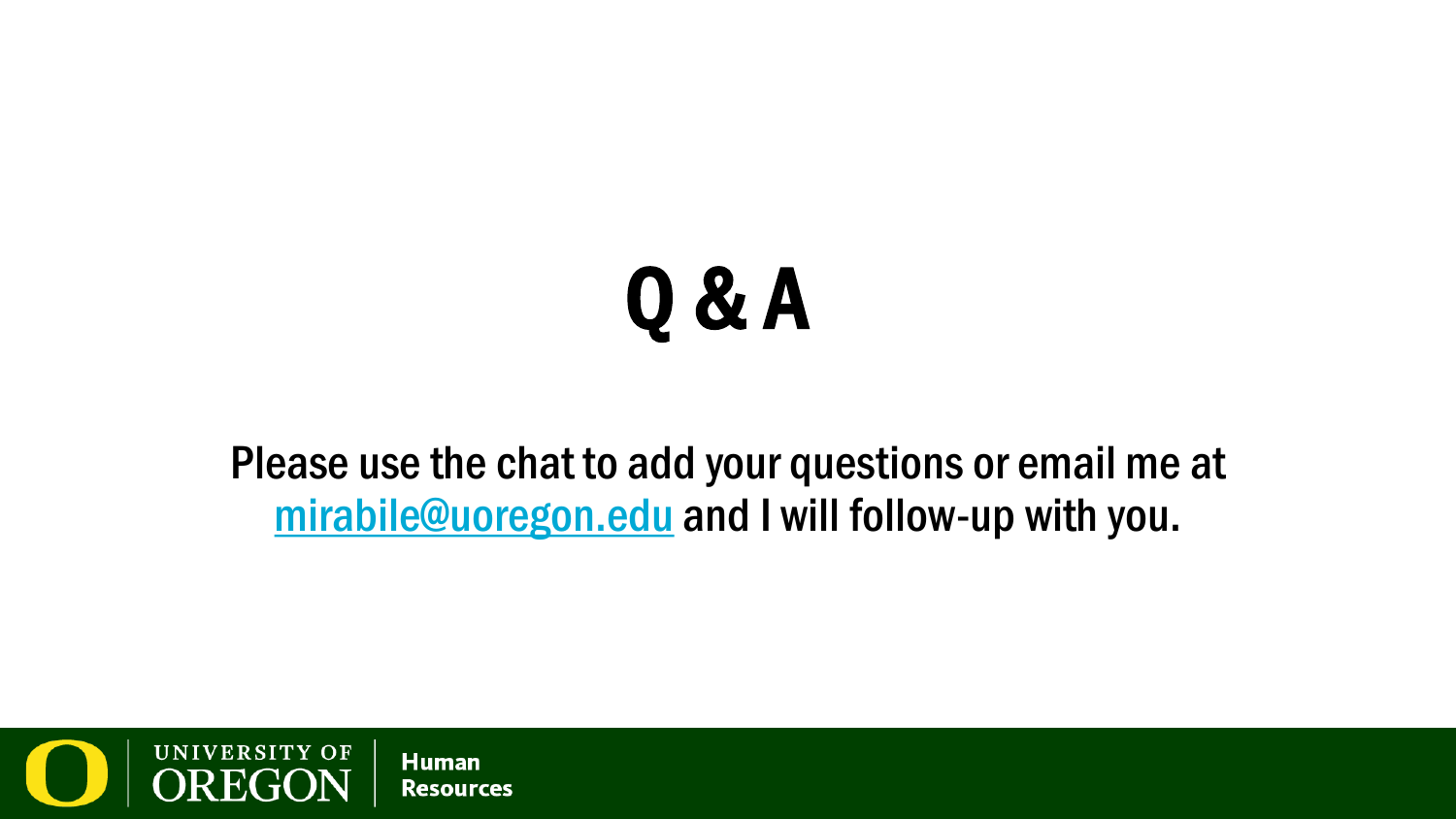## HR Resources

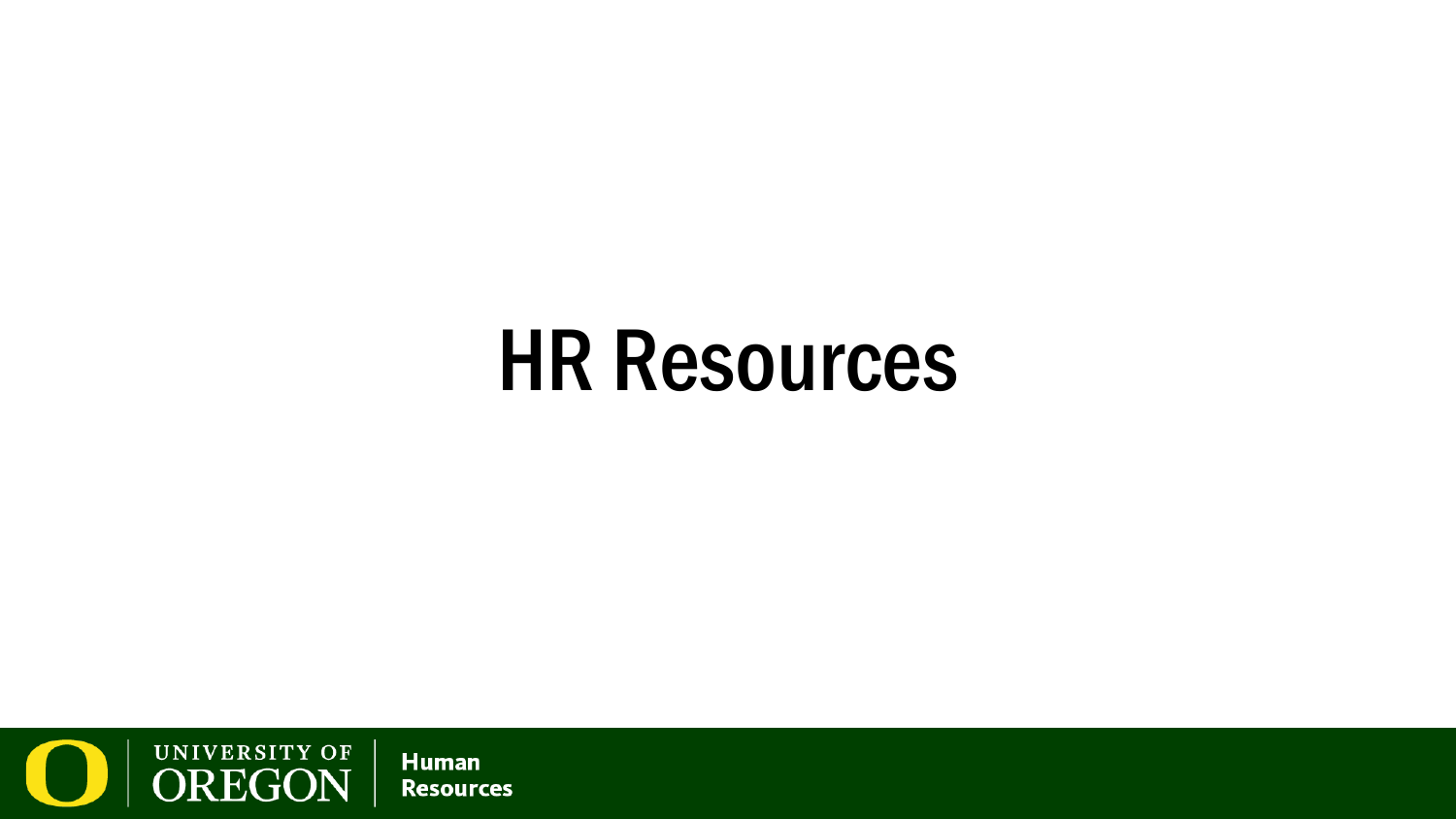### HR Partner Trainings

HR Community of Practice members may need access and training on the following systems to successfully manage their HR responsibilities:

HR Orientation for New HR Partners<br>This training offers a high-level look at the organizational structure of University Human Resources. Information about the five different HR Departments, including their specific responsibilities, is reviewed. New HR Partners should register for this quarterly offering on the MyTrack Learning module.

• Human Resource Information System (HRIS) -Banner Training -Business Affairs Banner HRIS is a tool for human resource management and the administration of payroll. <https://ba.uoregon.edu/training>

• University of Oregon Forms Online form submission and processing of position and pay forms to Human Resources and Payroll Office with electronic signature approvals (UO login required).<br><https://forms.uoregon.edu/>

https://hr.uoregon.edu/hr-operations/personnel-actions/hr-document-submission-forms

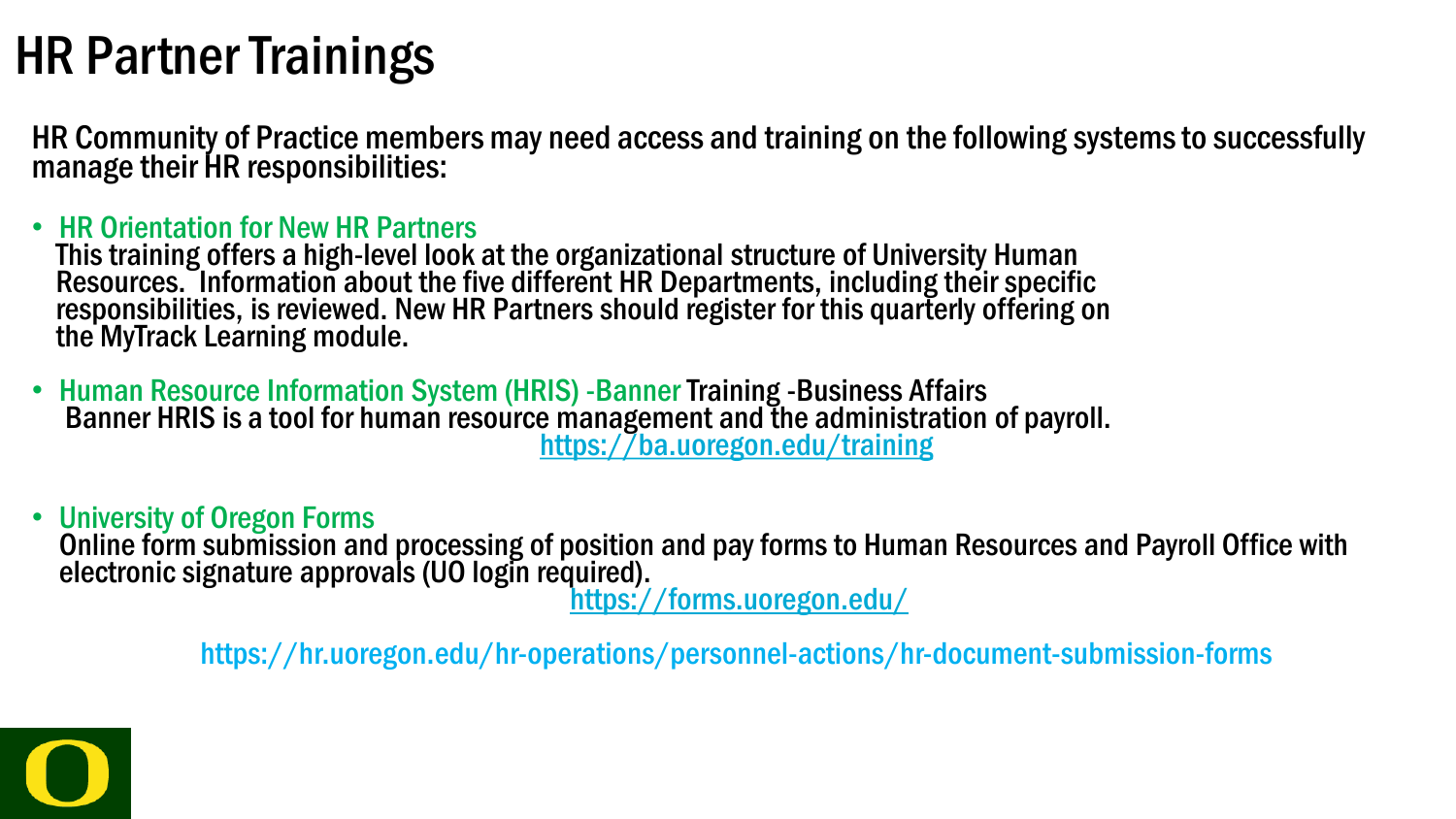### HR Partner Trainings

HR Community of Practice members may need access and training on the following systems to successfully manage their HR responsibilities:

#### • MyTrack Recruitment Module

MyTrack is the applicant tracking system for employee recruitment. Review the MyTrack User Guides & Tools and contact your [Recruitment Consultant](https://hr.uoregon.edu/sites/hr2.uoregon.edu/files/assigned_rc_list_nov_2021.pdf) or [talent@uoregon.edu](mailto:talent@uoregon.edu) with questions.

<https://hr.uoregon.edu/recruitment/mytrack-recruitment-module>

• Cognos Integrative Data Reporting (IDR)

Cognos is the enterprise-wide data warehouse, business intelligence and data visualization service providing reports, dashboards and data integration.

<https://is.uoregon.edu/applications-middleware/application-services/idr>

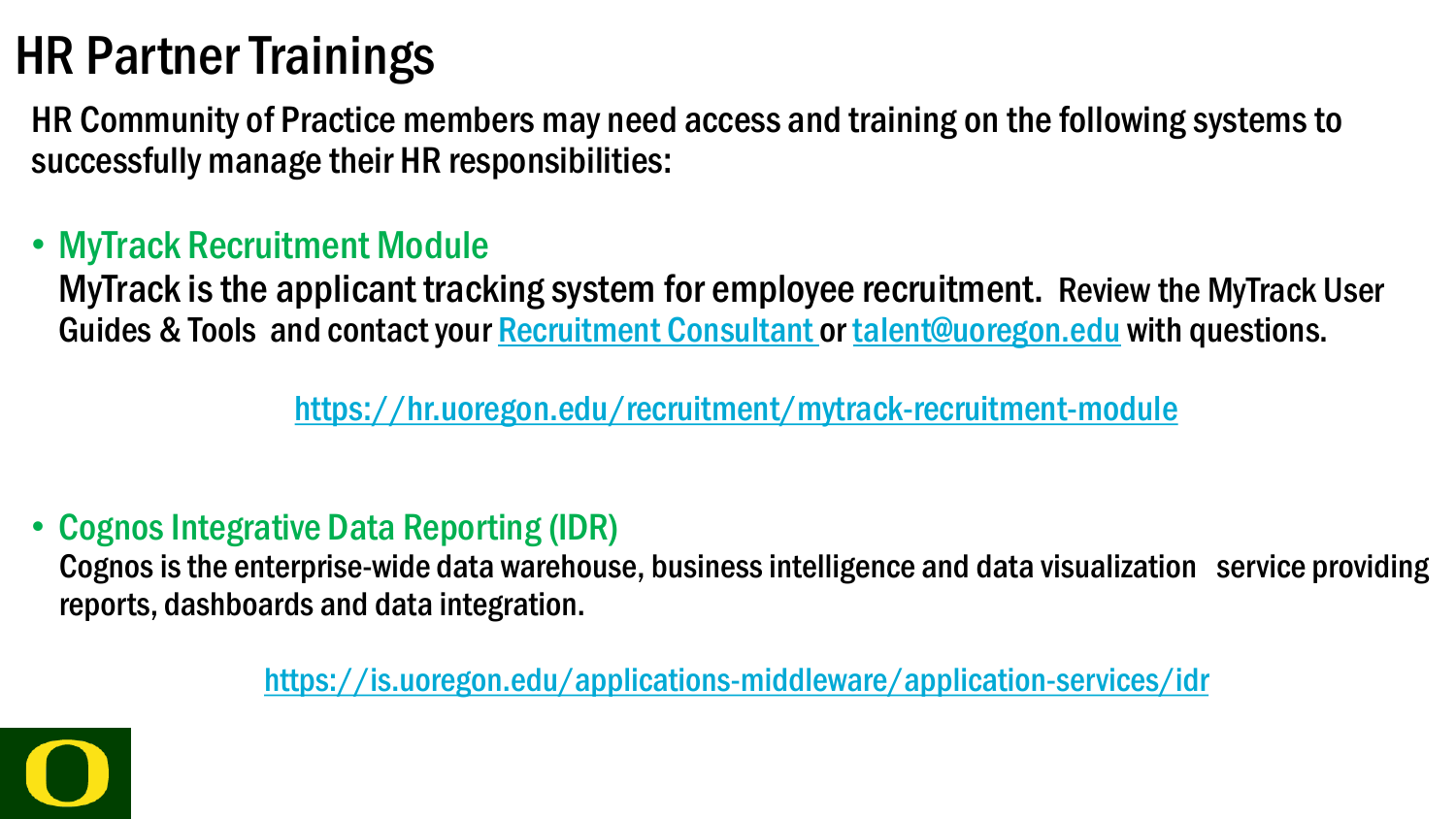### HR Partner Trainings

HR Community of Practice members may want to register for human resource trainings offered by University HR and campus partners and also explore outside opportunities.

#### • MyTrack Learning module

MyTrack Offers UO specific trainings and elearning. Login and check out the monthly calendar of trainings <https://uomytrack.pageuppeople.com/learning/>

#### • LinkedIn Learning

UO is a LinkedIn Learning campus with offerings in 13 business topic areas including human resources <https://hr.uoregon.edu/learning-development/linkedin-learning>

• Other HR professional organizations offering human resource trainings include: [CUPA-HR,](http://www.cupahr.org/about/index.aspx) [SHRM,](http://shrm.org/) [NACUBO](http://www.nacubo.org/), [NACUA](http://www.nacua.org/), [BOLI](http://www.oregon.gov/boli/TA/Pages/T_SEM_Taseminar.aspx), [PHRMA,](http://www.portlandhrma.org/) [LCHRA](http://lchra.shrm.org/welcome-lane-county-human-resource-association-website) and [Cascade Centers, Inc.,](http://www.cascadecenters.com/HR-Webinars) the university's employee assistance program.

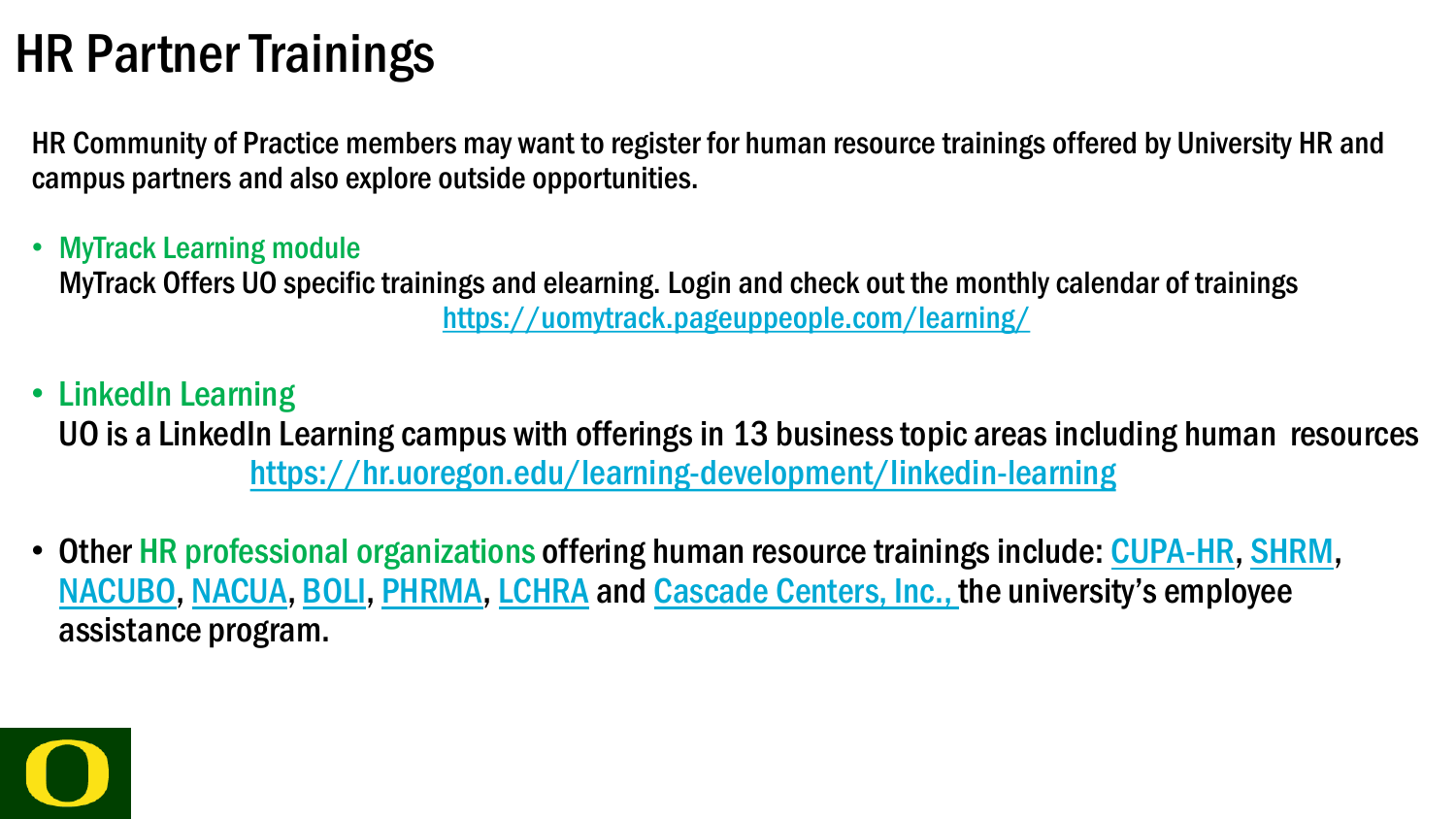### Recruitment Resources

Recruitment and Hiring at the UO<br><https://hr.uoregon.edu/recruitment/recruitment-and-hiring>

COVID-19 Recruitment Guidance

[https://hr.uoregon.edu/programs-services/covid-19-resources/resources-supervisors-hr-](https://hr.uoregon.edu/programs-services/covid-19-resources/resources-supervisors-hr-partners/covid-19-recruitment-guidance) partners/covid-19-recruitment-guidance

[Recruiting in Today's Labor Market](https://hr.uoregon.edu/november-2021-hrcp-presentation.pdf)

Talent Acquisition presented this training at our November HR Community of Practice meeting. The presentation and notes can be found on the [HRCP November Highlights.](https://hr.uoregon.edu/hrcp-november-2021-meeting-highlights.pdf)

> Employment trends and why we need to adjust What are we seeing in the labor market? Strategies you can use to improve your applicant pools Discuss your needs with your Recruitment Consultant

**Candidate Tours**<br>Student Orientation Programs can help with candidate tours. Departments can request an Student Orientation Programs can help with candidate tours. Departments can request an abbreviated tour or the prospective student experience (with a short presentation and the 90-minute tour). The best way to connect is to call<br>541-346-1274 or email <u>[visit@uoregon.edu](mailto:visit@uoregon.edu)</u>.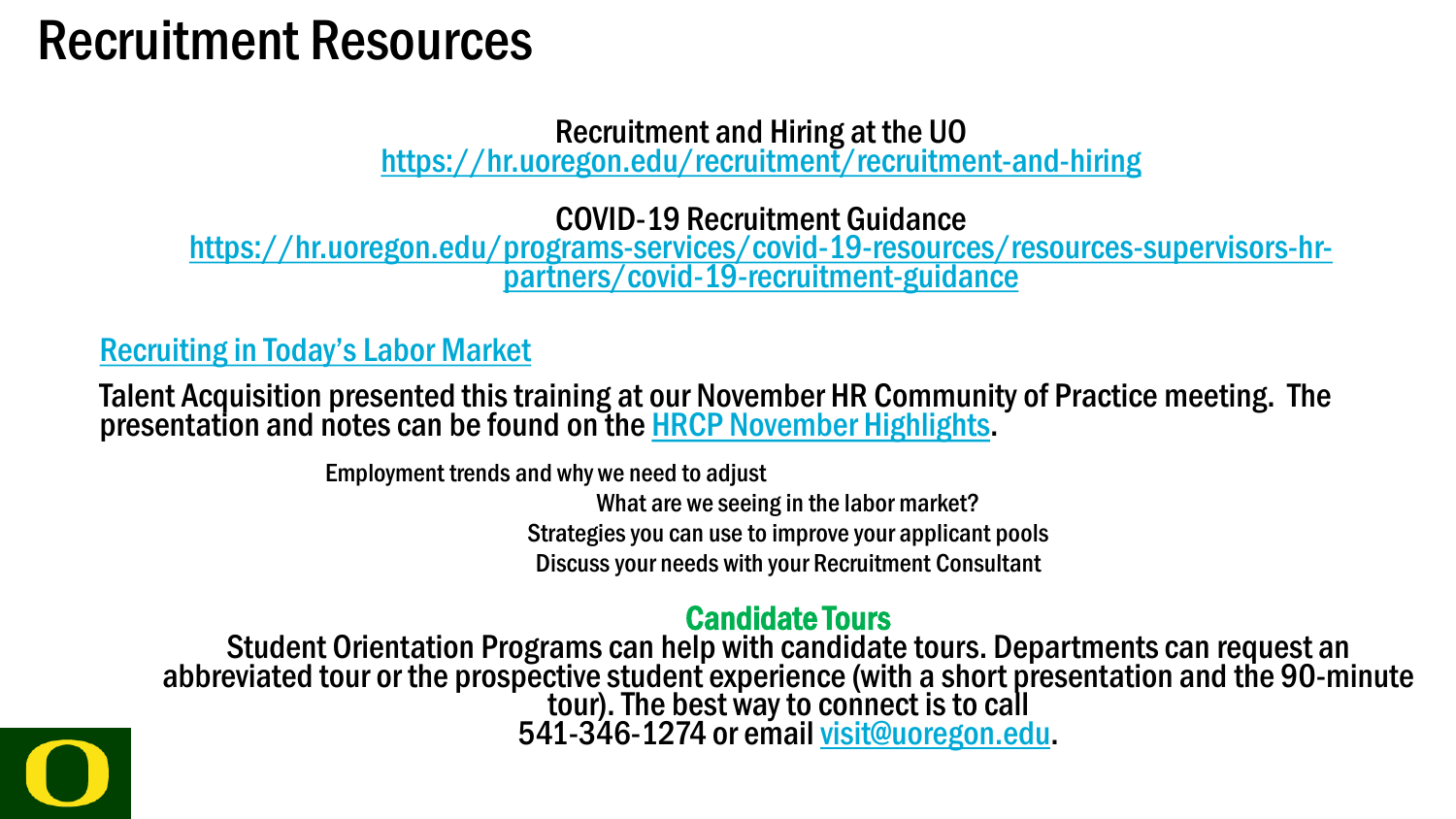### Position Description Resources

General Tips for Writing an Effective Position Description

<https://hr.uoregon.edu/cc/position-description-forms>

MyTrack Position Description Guidelines

[https://hr.uoregon.edu/recruitment/mytrack-recruitment-module/mytrack-user-](https://hr.uoregon.edu/recruitment/mytrack-recruitment-module/mytrack-user-guides-tools/position-descriptions/position-1) guides-tools/position-descriptions/position-1

SEIU Classification Specifications

<https://fa.oregonstate.edu/classification-specifications>

LinkedIn Learning Videos

[Fundamentals of a Job Description](https://www.linkedin.com/learning/search?categoryIds=ALL&certPrep=false&contentBy=ALL&continuingEducationUnits=ALL&difficultyLevel=ALL&durations=ALL&entityType=ALL&keywords=position%20description&language=en_US&learningCategoryIds=ALL&purchaseModel=ALL&software=ALL&sortBy=RELEVANCE&sourceUrn=ALL&spellcheck=true&u=68269554)

[Creating a Compelling Job Description](https://www.linkedin.com/learning/creating-a-compelling-job-description/fundamentals-of-a-job-description?autoAdvance=true&autoSkip=false&autoplay=true&resume=true&u=68269554)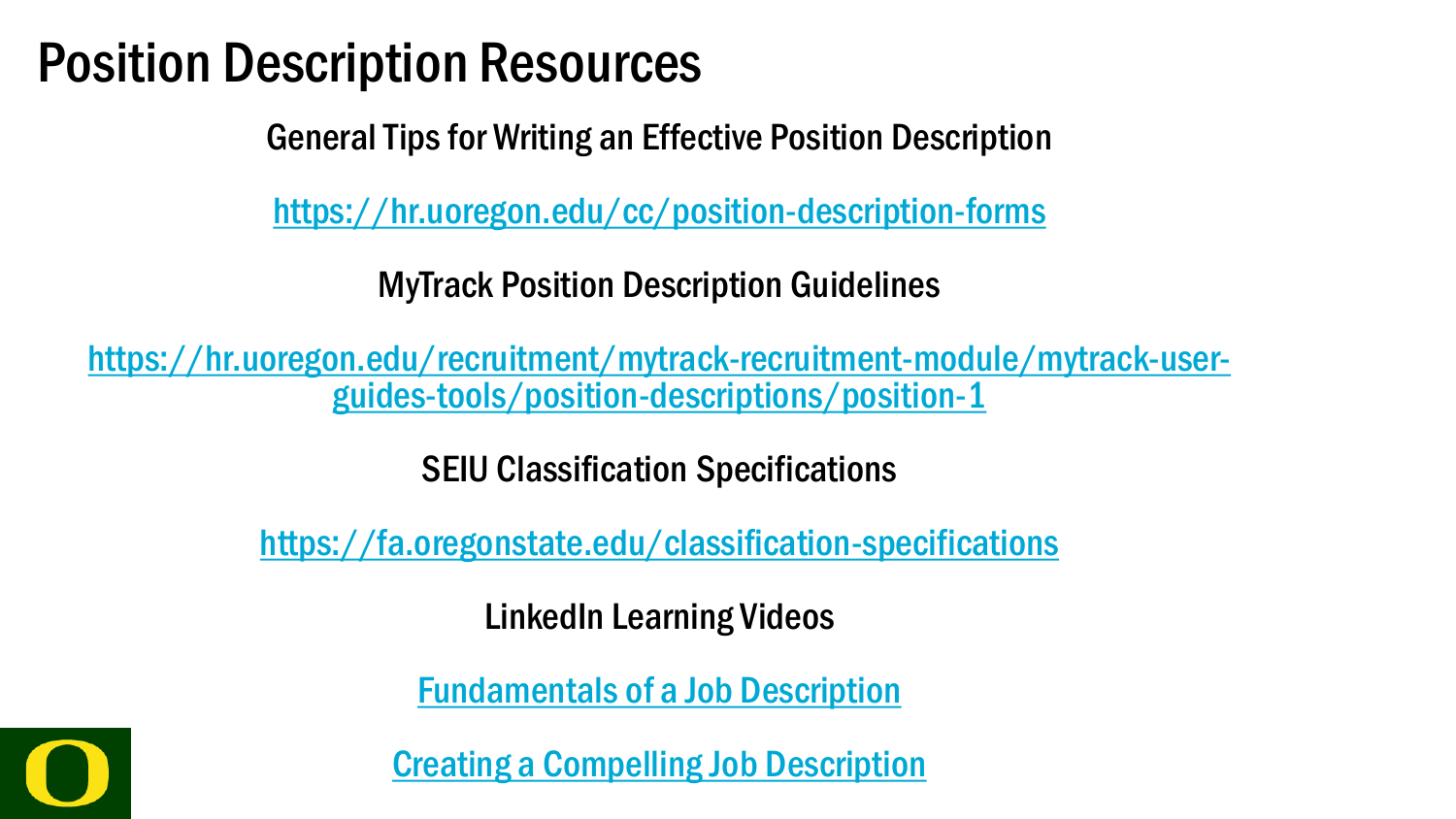## Using the MyTrack Recruitment Module

MyTrack is the applicant tracking system for employee recruitment. Reference materials and FAQs are provided to assist users with navigating MyTrack and completing common tasks. These tools and resources provide help and support as you use MyTrack to manage recruitment in your department or unit.

#### • [MyTrack User Guides & Tools](https://hr.uoregon.edu/recruitment/mytrack-recruitment-module/mytrack-user-guides-tools)

There are 7 user guides which include position descriptions, job requisitions, approvals, search committees, applications and applicants, offers and onboarding.

#### • [FAQ-UO Users](https://hr.uoregon.edu/recruitment/mytrack-recruitment-module/mytrack-faqs-uo-users)

Review the FAQs for questions HR Partners have already asked and received answers.

#### • [User Roles & Permissions](https://hr.uoregon.edu/recruitment/mytrack-recruitment-module/mytrack-user-roles-permissions)

A user's ability to access areas of MyTrack hinges upon two key concepts: your permission level and what user role you are in on a particular item.

#### • [Applicant Support](https://hr.uoregon.edu/recruitment/mytrack-recruitment-module/mytrack-applicant-support)

Review these FAQs to help your applicants with their questions.

Contact your [Recruitment Consultant](https://hr.uoregon.edu/sites/hr2.uoregon.edu/files/assigned_rc_list_nov_2021.pdf) or [talent@uoregon.edu](mailto:talent@uoregon.edu) with questions.

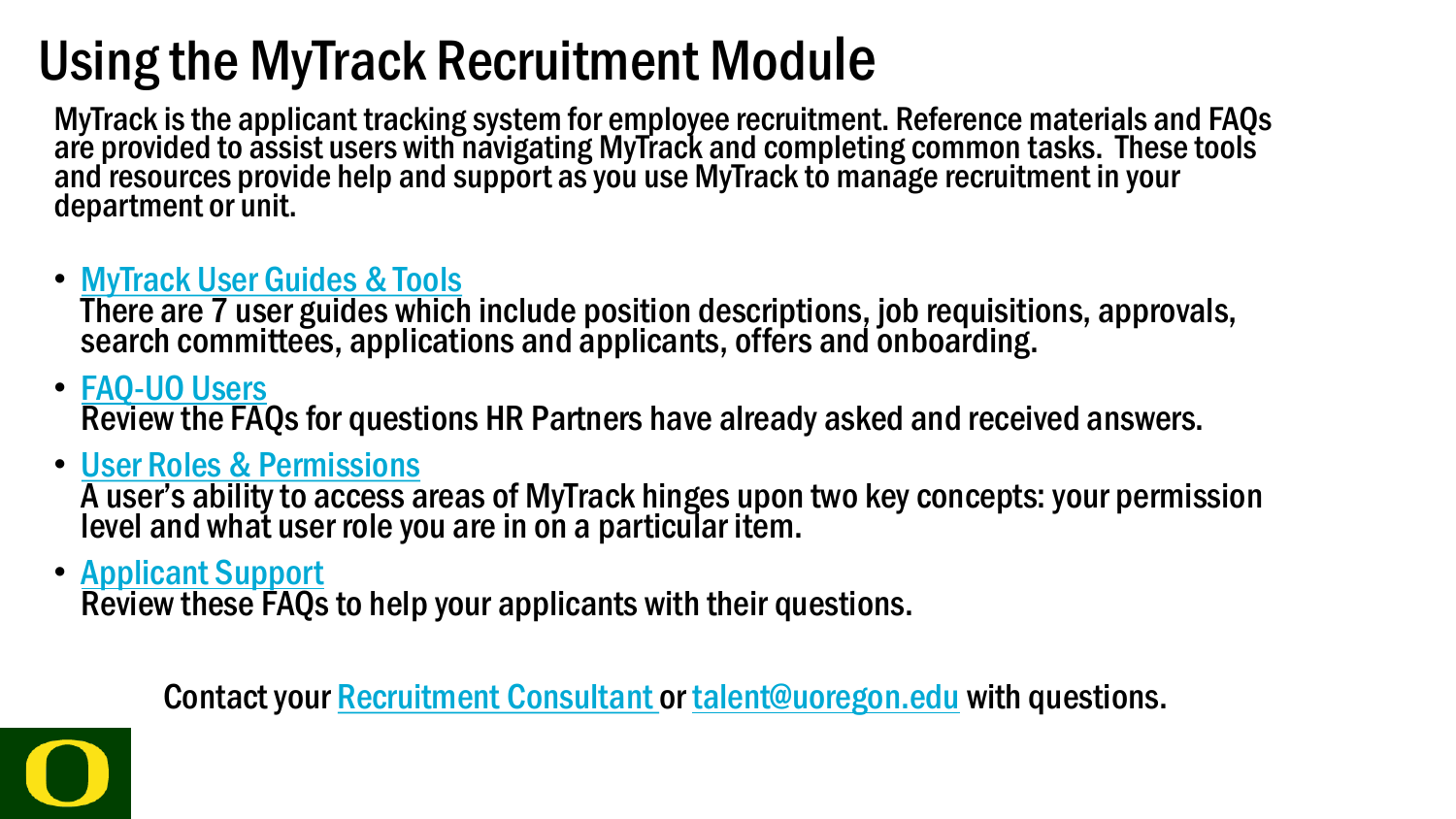## Managing the MyTrack Onboarding Task List

The Employee Onboarding Portal can be accessed by the onboarding delegate, supervisor, and new hire when the new hire is in "Offer Accepted" status. New hires arrive in this status after accepting an informal or contingent offer and passing their background check.

HR Partners can update the "Task List" for new employees from their MyTrack Recruitment dashboard. Review the link below to learn about managing onboarding tasks for your new employee

[https://hr.uoregon.edu/recruitment/mytrack-recruitment-module/mytrack-user-guides-](https://hr.uoregon.edu/recruitment/mytrack-recruitment-module/mytrack-user-guides-tools/onboarding/mytrack-user-guide) tools/onboarding/mytrack-user-guide

[Onboarding Best Practices for HR Partners](https://hr.uoregon.edu/onboarding-best-practices-hr-partners.pdf) PowerPoint presentation available November 2019 Training highlights and onboarding templates available on HRCP Highlights webpage

**Onboarding Best Practices for HR Partners -Part 2<br>PowerPoint presentation available -February 2020** (tips for using MyTrack Onboarding Task List included)

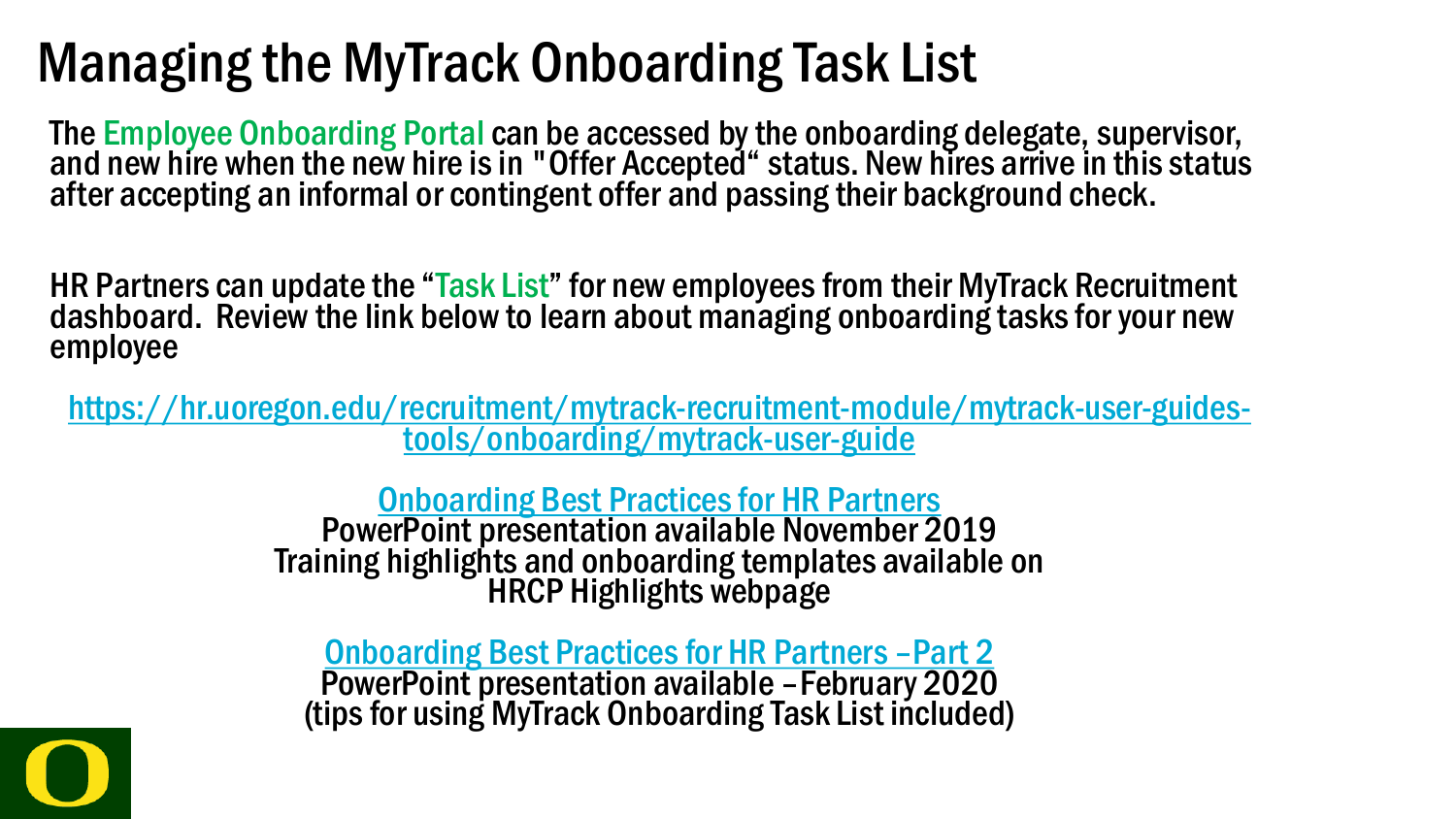## Identity Management, Affiliation Type & Access Rules

• Position affiliation types, description, and determination by employee codes:

[https://service.uoregon.edu/TDClient/2030/Portal/KB/Artic](https://service.uoregon.edu/TDClient/2030/Portal/KB/ArticleDet?ID=32974)<br>leDet?ID=32974

• Identity Management Affiliation and Resource Access Rules:

[https://service.uoregon.edu/TDClient/2030/Portal/KB/Artic](https://service.uoregon.edu/TDClient/2030/Portal/KB/ArticleDet?ID=32955)<br>leDet?ID=32955

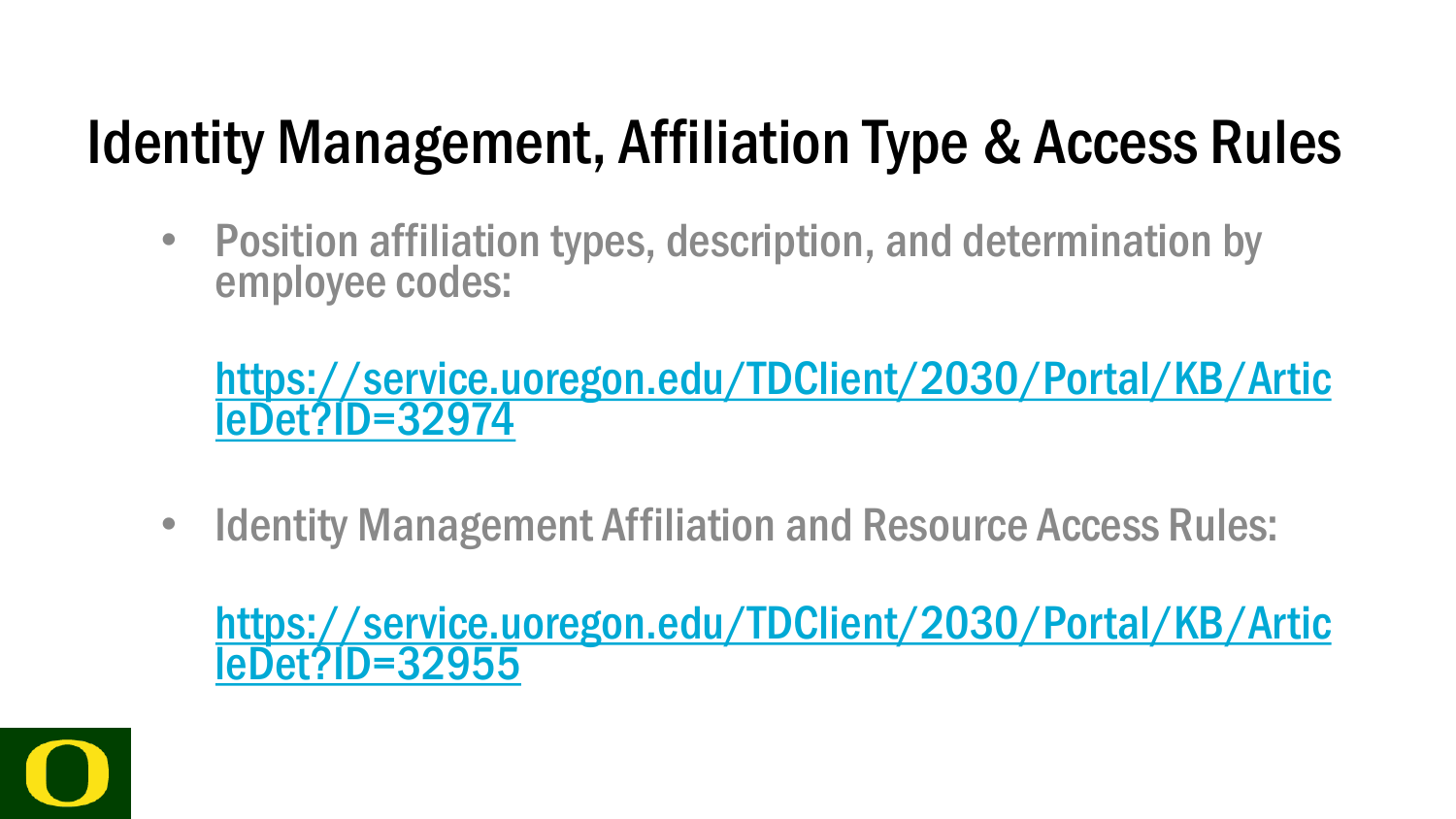## Earn Codes, Account Codes for PRFs/PAWS

- [Payroll Account Codes: https://ba.uoregon.edu/payroll/payroll-](https://ba.uoregon.edu/payroll/payroll-administration/payroll-codes)<br>administration/payroll-codes
- Account Codes: <https://fpm.uoregon.edu/accountcodesearch>
- [PRF instructions: https://ba.uoregon.edu/payroll/payroll-](https://ba.uoregon.edu/payroll/payroll-administration/payroll-request-form-instructions)<br>administration/payroll-request-form-instructions
- Job Change Reasons for PRFs: file:///C:/Users/tbars/Downloads/all\_jcrs\_4.pdf
- Employee Classes (Eclass): <https://ba.uoregon.edu/payroll/employee-classes>

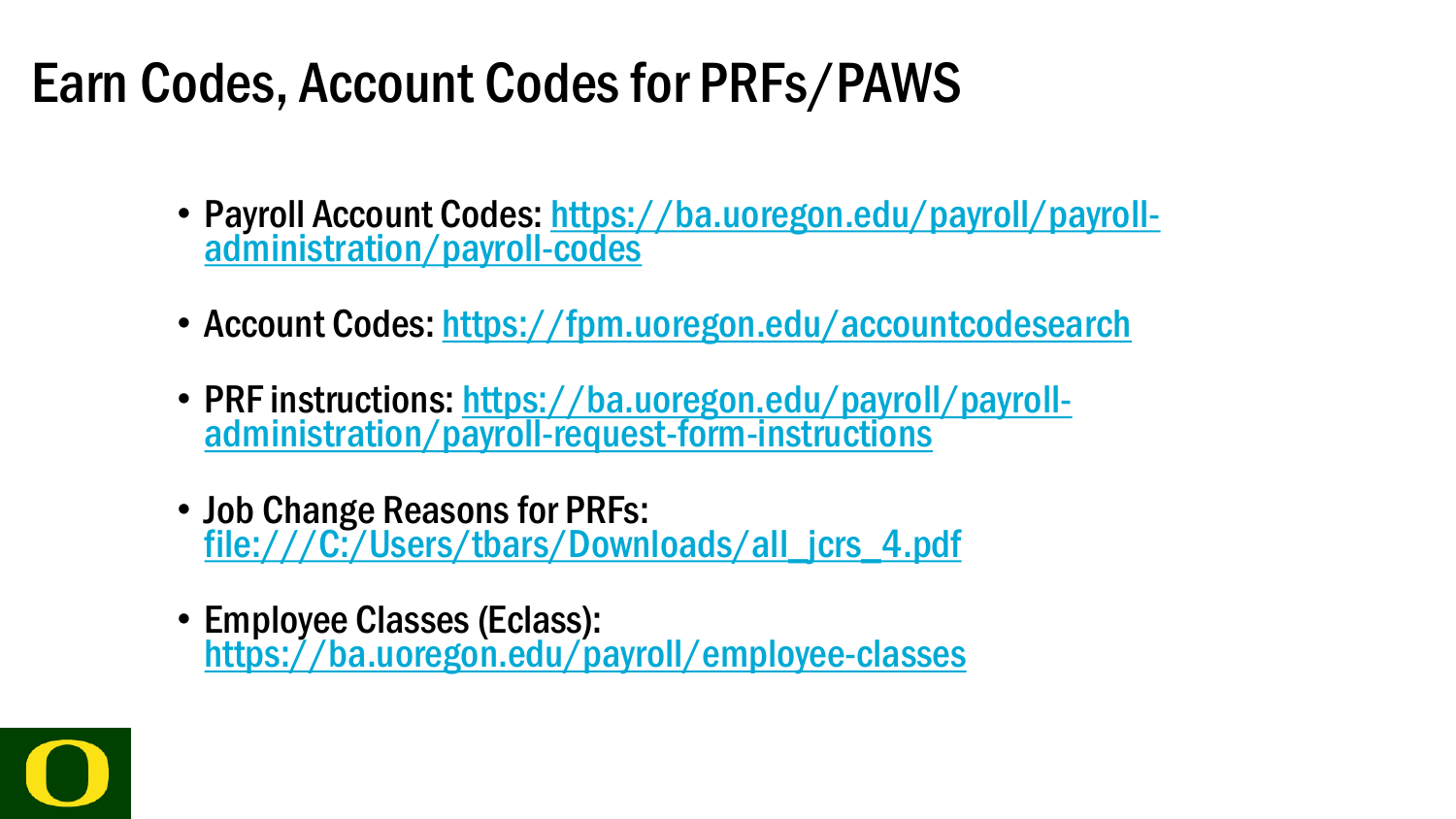### [PRF = Payroll Request Form](https://ba.uoregon.edu/payroll/payroll-administration/payroll-request-form-instructions)

The PRF is used to update/revise or terminate classified, Faculty, OA, and temporary appointments already in the system, correct leave balances and labor distribution. It is also used to establish temporary appointments in the payroll system. PRFs are routed through the forms.uoregon.edu application for approval and payroll action.

In PWIVERI there is a PDF option which will auto populate job information for already established positions.

To generate a PRF go to the Banner PWIVERI Form:

- Select Tools (top right corner)
- Scroll down and select Payroll Request Form
- Make your changes in appropriate tabs: Identification, Job Detail, Labor Distrib. Codes, Signatures, Dept. **Contact**
- Select Tools (top right corner)
- Scroll down and select Run Report
- Download the generated PDF (review for correctness) Upload completed PDF into the forms.uoregon.edu application to route to authorizers and Payroll, when appropriate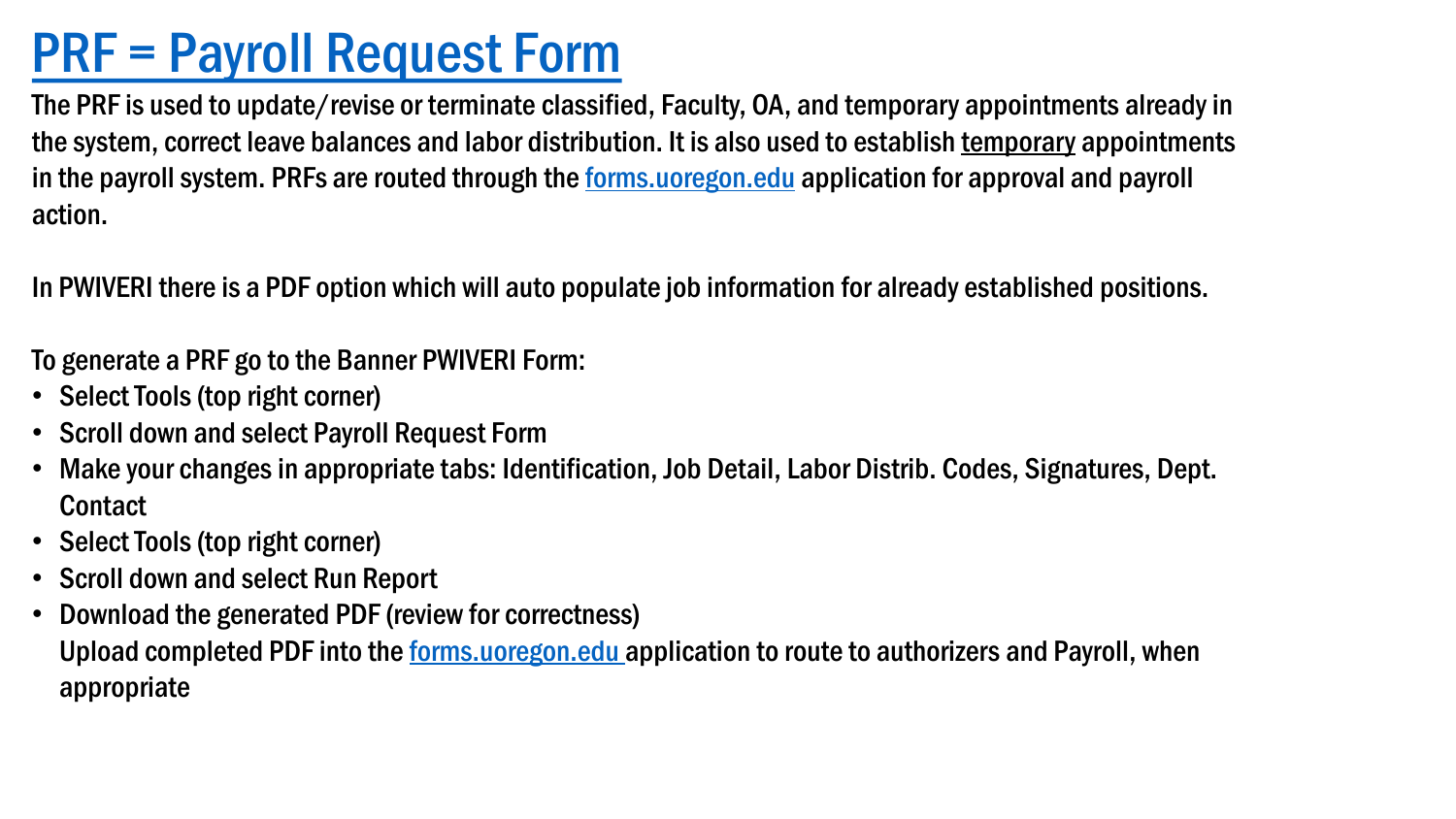### [PAW = Payroll Accounting Webpage](https://baopublic.blob.core.windows.net/paw/bao.accounting/webroot/htm/userform.paw.htm)

The Payroll Accounting Webpage is an easy way to enter multiple dates and information for ledger line items for an employee appointment. Enter employee name, ID, annual salary, annual basis, position and suffix along with financial information ledger line items, budget amount OR actual FTE and start and end dates. A PAW report can be generated and saved as supporting documentation for your employee appointment which would be used to send to Payroll for further clarification of dates, FTE and funding.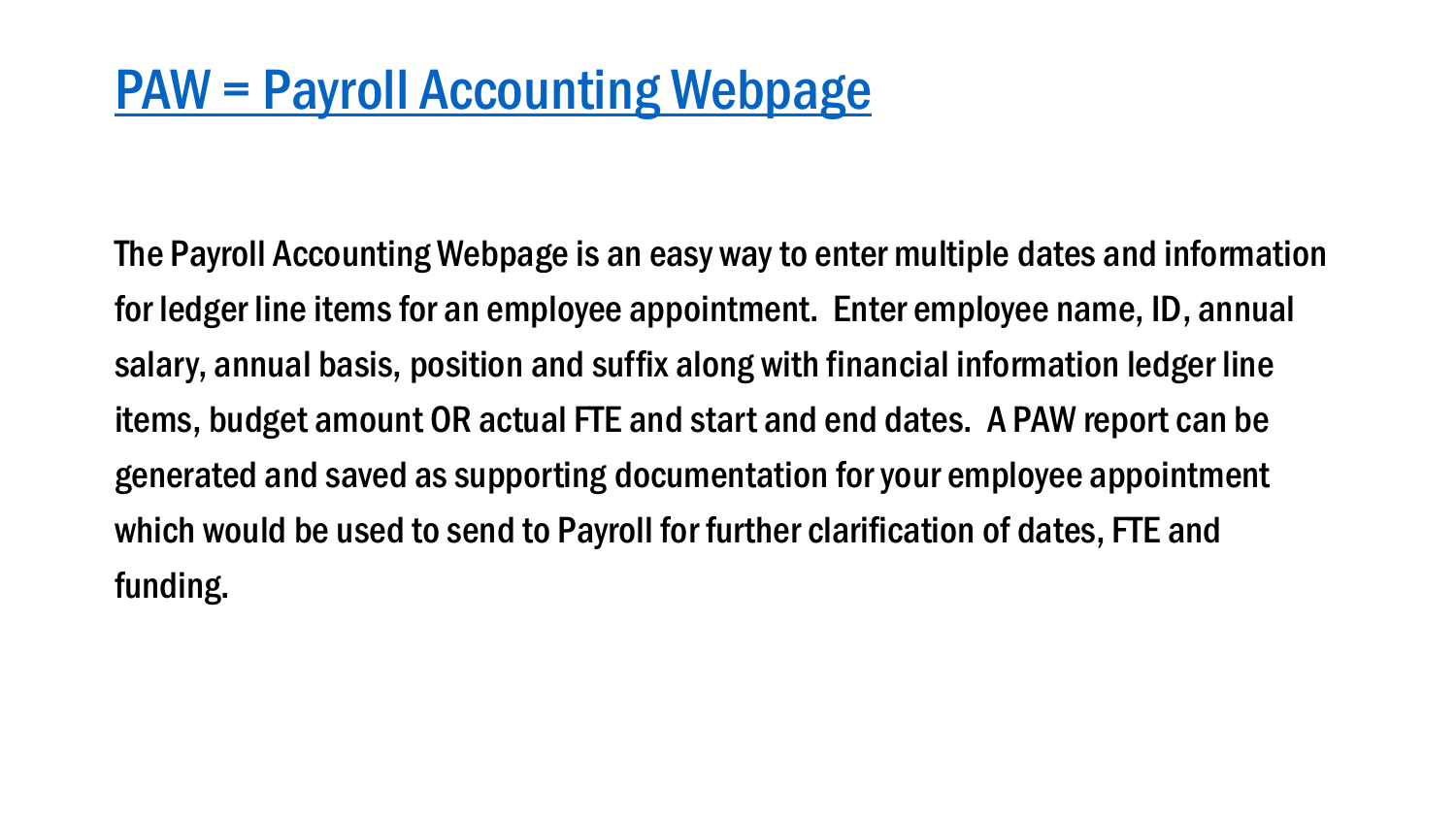## Classification and Compensation Resources

Classification and Compensation works in partnership with campus constituents to provide strategies and solutions so that they may achieve their classification and compensation objectives in an effective, efficient, consistent, and equitable manner. We provide advisement and consultation along with other University HR areas on reorganizations and compensation considerations. Application of processes are in accordance with, applicable laws, collective bargaining agreements, policies, and procedures.

#### Important compensation laws and policies to consider:

- [Fair Labor Standards Act \(FLSA\)](https://hr.uoregon.edu/classification-compensation/fair-labor-standards-act-flsa)
- [Oregon Equal Pay Act](https://hr.uoregon.edu/classification-compensation/oregon-equal-pay-act-implementation/oregon-equal-pay-act-overview)
- [SEIU Classification Specifications](https://fa.oregonstate.edu/classification-specifications)
- [OA Compensation Structure](https://hr.uoregon.edu/recruitment/classification-compensation/officers-administration-oas/oa-compensation-structure)
- [Career & Fixed Term Faculty Pay Actions](https://hr.uoregon.edu/classification-compensation/career-and-fixed-term-faculty-pay-actions)



[Questions? Contact the Classification and Compensation Dept](https://hr.uoregon.edu/classification-compensation/contact-classification-compensation)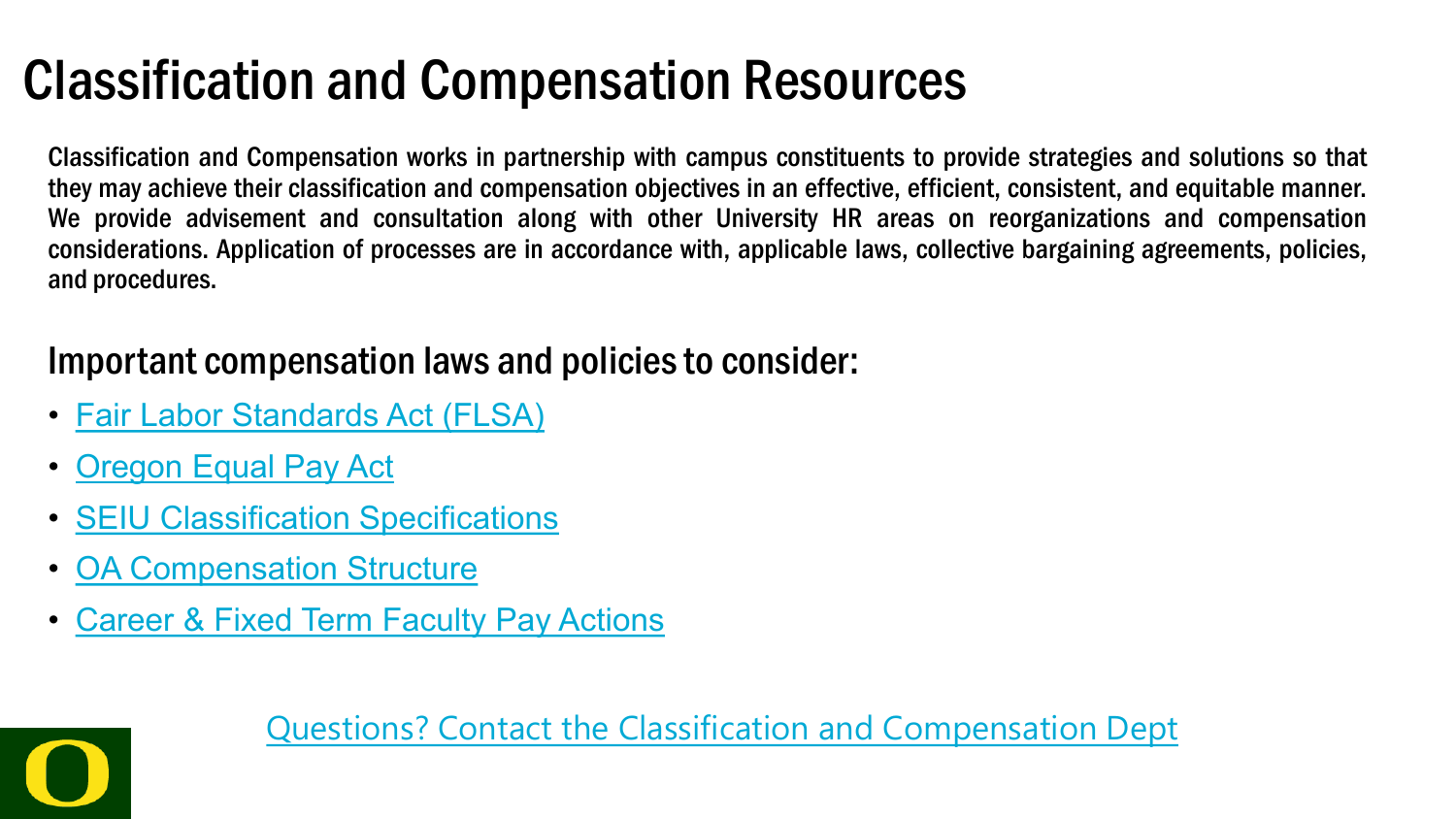## Classified Recall List

- Eligible classified employees whose positions were laid off due to budget constraints or changing operational needs are able to elect to be on the recall list for their previously held classification.
- When a position becomes vacant that is one of the classifications on the recall list, the supervisor may be contacted to have a placement meeting if a candidate feels position qualified.
- If the recall list candidate is position qualified during the placement meeting, the recall candidate is placed in the position. This process takes place before a position is posted on the HR Careers website.

[https://hr.uoregon.edu/recruitment/hiring-faculty-and-staff/hiring-classified](https://hr.uoregon.edu/recruitment/hiring-faculty-and-staff/hiring-classified-staff/classified-position-start-search)staff/classified-position-start-search

SEIU CBA Article 44 Section 9(A) – University Layoff Recall lists



Questions? Contact [Brittany Jayne,](mailto:bdjayne@uoregon.edu) Employee and Labor Relations Specialist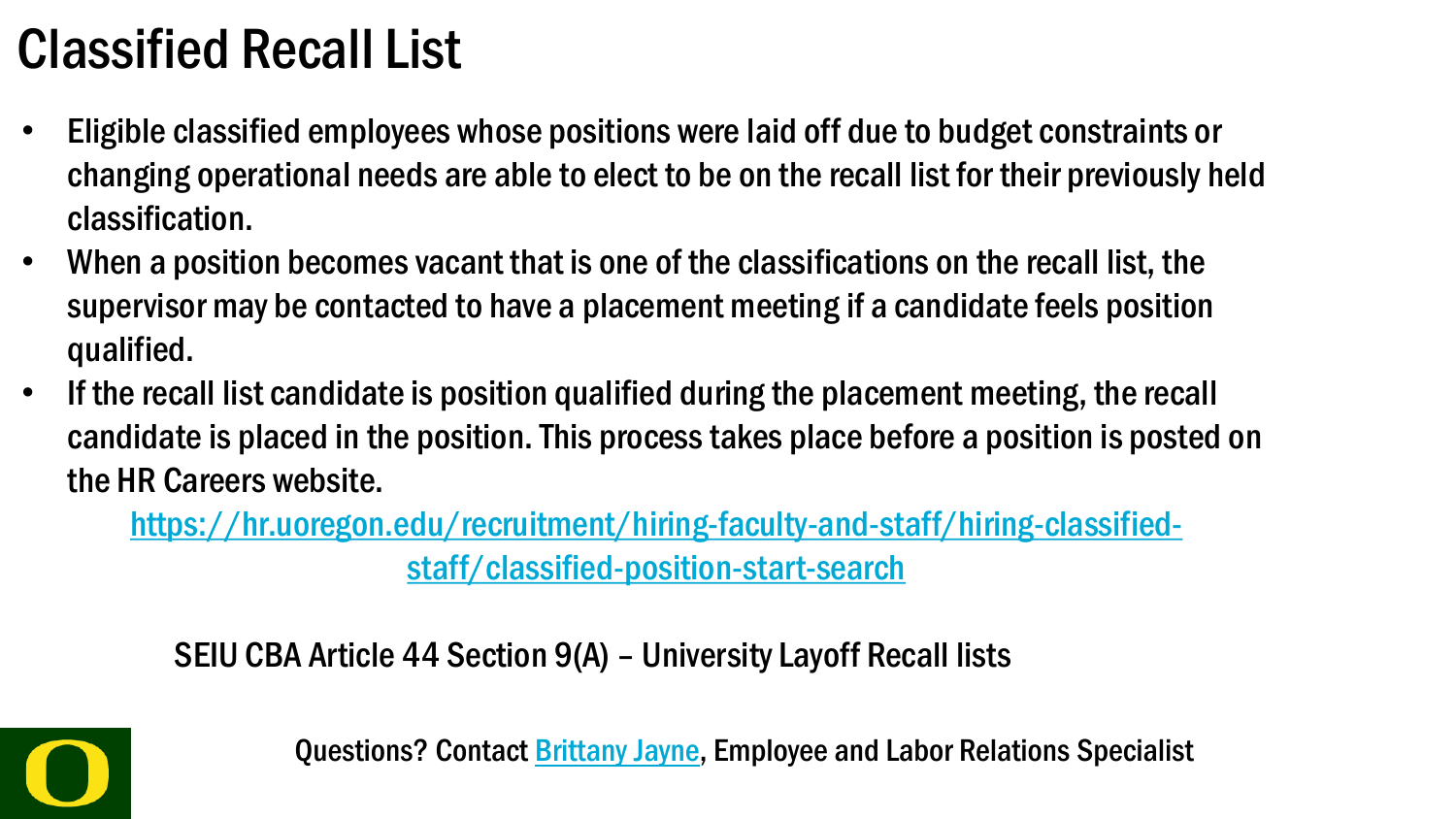## OA Reemployment Pool

- OAs whose positions were eliminated due to budget constraints or changing operational needs are eligible to participate in the pool.
- Hiring authorities who are launching requisitions from previously approved position descriptions will be asked when completing the requisition if they wish to utilize the Re-employment Pool.
- Hiring authorities may utilize the re-employment pool at any time up to the point a contingent offer has been made on an approved recruitment (fully approved position description and requisition).

[https://hr.uoregon.edu/recruitment/hiring-faculty-and-staff/hiring-officers-administration/oa-re](https://hr.uoregon.edu/recruitment/hiring-faculty-and-staff/hiring-officers-administration/oa-re-employment-pool)employment-pool

Re-employment FAQ's

[https://hr.uoregon.edu/employee-labor-relations/employment-policies/oa-policies/oa-policies](https://hr.uoregon.edu/employee-labor-relations/employment-policies/oa-policies/oa-policies-frequently-asked-questions#OA_Re-employment_Pool)frequently-asked-questions#OA\_Re-employment\_Pool

Questions? Contact Talent Acquisition at [talent@uoregon.edu](mailto:talent@uoregon.edu) for assistance.

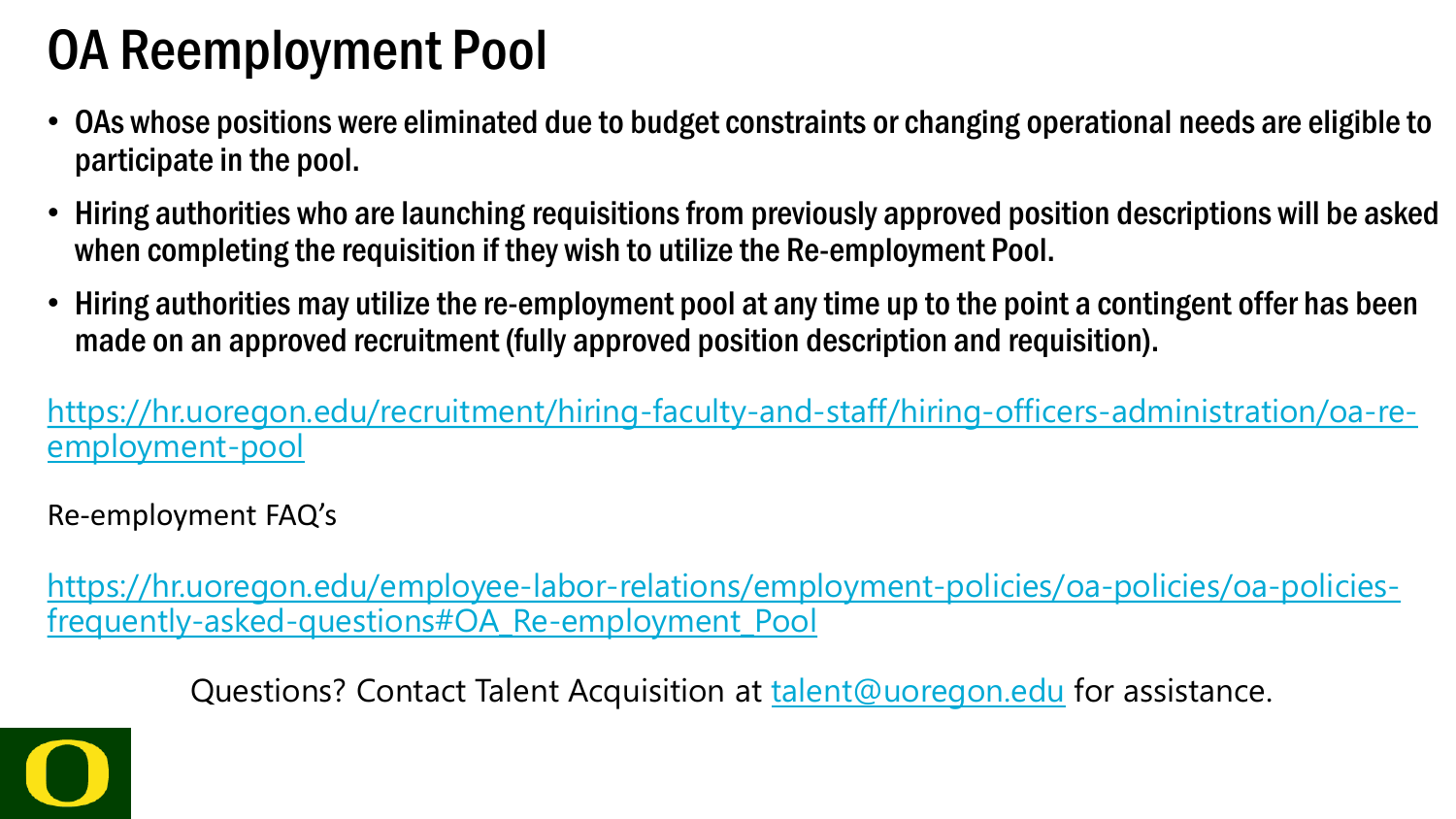## United Academics Exclusion List

All faculty (TTF/NTTF/emeritus/library/research/pro-tem/post doc, etc.) are represented by United Academics (UA), the faculty union, per article 1 of the collective bargaining agreement (CBA), with only a few categories that convey exclusion from the UA bargaining unit.

#### • **Title exclusions:**

If a faculty member holds one of the following exact titles they are excluded from the bargaining unit: *President, Provost, Vice President, Vice Provost, Associate Vice Provost, Assistant Vice Provost, Dean, Associate Dean, Assistant Dean, or Department Head*

• **Law school exclusions:**

All Law School faculty are excluded and not represented by UA

#### • **EC Cares exclusions:**

All EC Cares faculty are excluded and not represented by UA

• **Supervisory exclusions:** If a faculty member has *robust supervisory responsibility (more detail next slide)* for two or more other members of the UA bargaining unit, the supervising faculty member is excluded and not represented by UA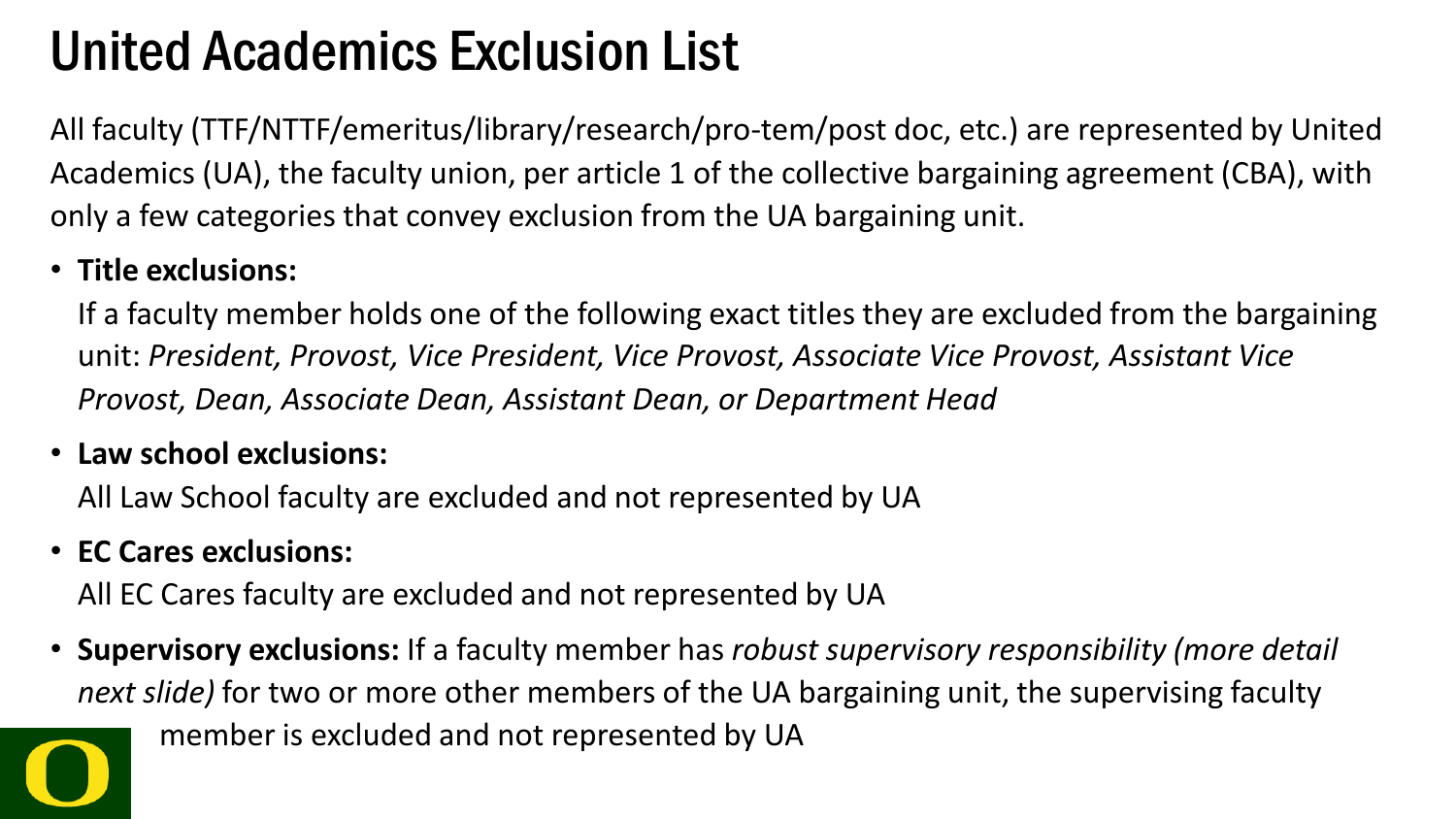## United Academics Exclusion List

#### **Common misconceptions:**

- Non-excluded faculty are still members of the bargaining unit and covered by the UA CBA, even if they don't pay dues to UA.
- Membership in the UA bargaining unit and coverage by the UA CBA is based on objective criteria and is not discretionary. Our unit partners are best positioned to identify positions that could qualify for exclusion UO use objective criteria, applied equally.
	- o *Robust supervision* is more than day-to-day oversight or assignment of tasks, it must be high-level supervision including such tasks as preparing and delivering annual reviews, or developing and implementing a performance improvement plan.

Please reach out to Shannon Rose [\(roses@uoregon.edu](mailto:roses@uoregon.edu)) if you have any questions!

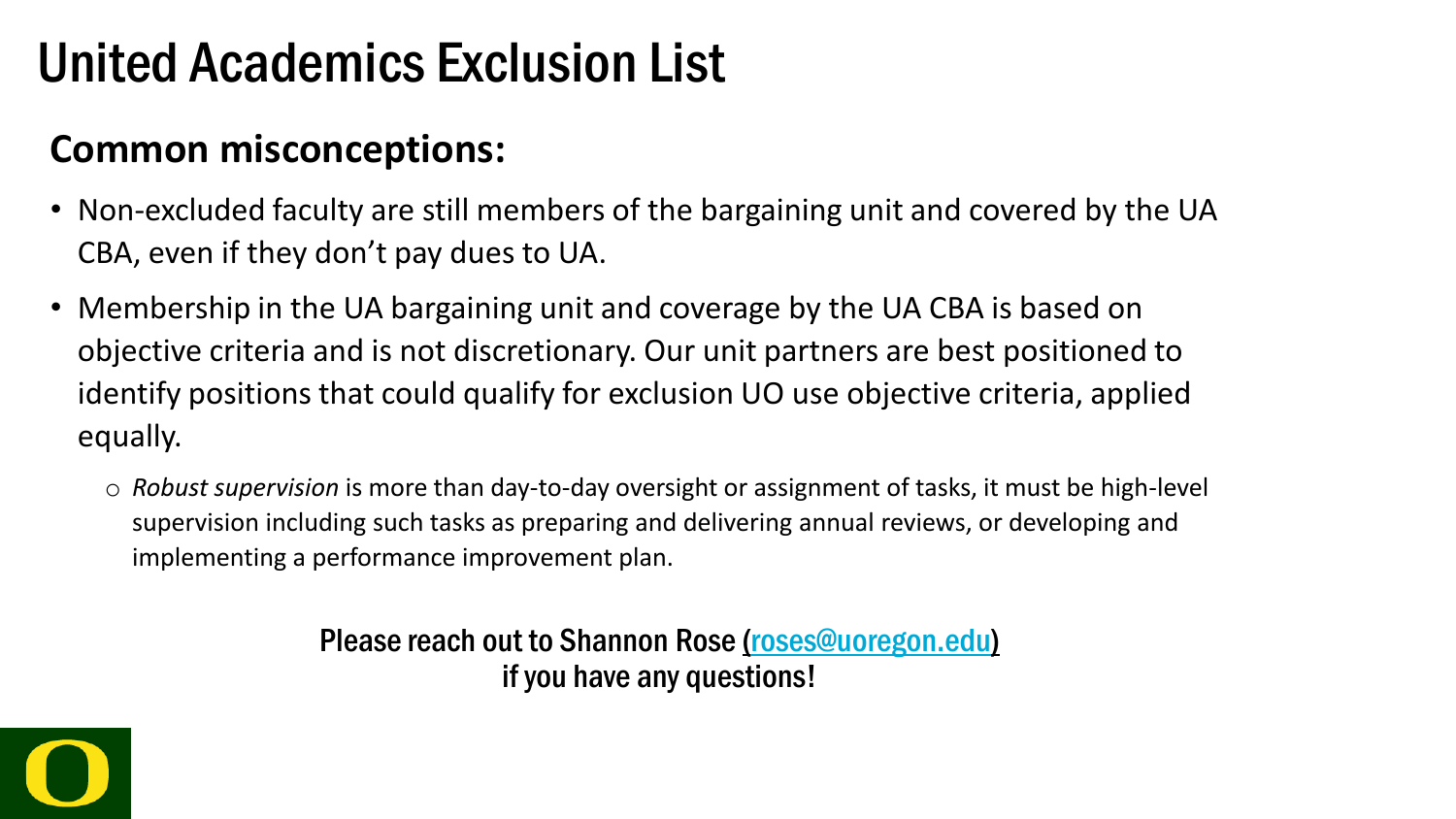### [Tenure Reduction Program for Tenured Faculty](https://hr.uoregon.edu/tenure-reduction-program)

The Tenure Reduction Program (TRP) is a retirement incentive program for tenured faculty. A one-time salary<br>increase amounting to six percent of the faculty member's salary will be effective at the start of the term following their application. On the designated retirement date, the faculty member retires and begins work on their TRP assignments.

| <b>APPLY</b>                                                                                                                                                                                                                                              | <b>RETIRE</b>                                                                                                                                                                                                                                                                    | <b>TRP APPOINTMENT ENDS</b>                                                                                                                                                                                 |
|-----------------------------------------------------------------------------------------------------------------------------------------------------------------------------------------------------------------------------------------------------------|----------------------------------------------------------------------------------------------------------------------------------------------------------------------------------------------------------------------------------------------------------------------------------|-------------------------------------------------------------------------------------------------------------------------------------------------------------------------------------------------------------|
| Faculty apply to participate in TRP<br>1. Eligible faculty apply to the TRP Program within 3<br>years of their planned retirement date<br>2. Faculty continue to work in current tenured position 2. One TRP appointment is equal to:<br>until retirement | <b>Faculty retires and enters the TRP Program</b><br>1. TRP faculty are offered 5 TRP appointments<br>within a 5 year timeline<br>2 courses and 1.0 FTE or 1 course and .50 FTE<br>for two terms<br>3. With approval of their Dean, faculty can<br>accelerate their TRP timeline | 1. TRP appointment ends when:<br>Faculty member's 5 year timeline<br>expires<br>OR<br>5 TRP appointments are completed<br>2. Faculty member may continue to<br>work in other post retirement<br>appointment |
| <b>UP TO 3 YEARS</b>                                                                                                                                                                                                                                      | <b>UP TO 5 YEARS</b>                                                                                                                                                                                                                                                             |                                                                                                                                                                                                             |



Questions? Contact [Jen Mirabile](mailto:mirabile@uoregon.edu), Sr. HR Programs Coordinator